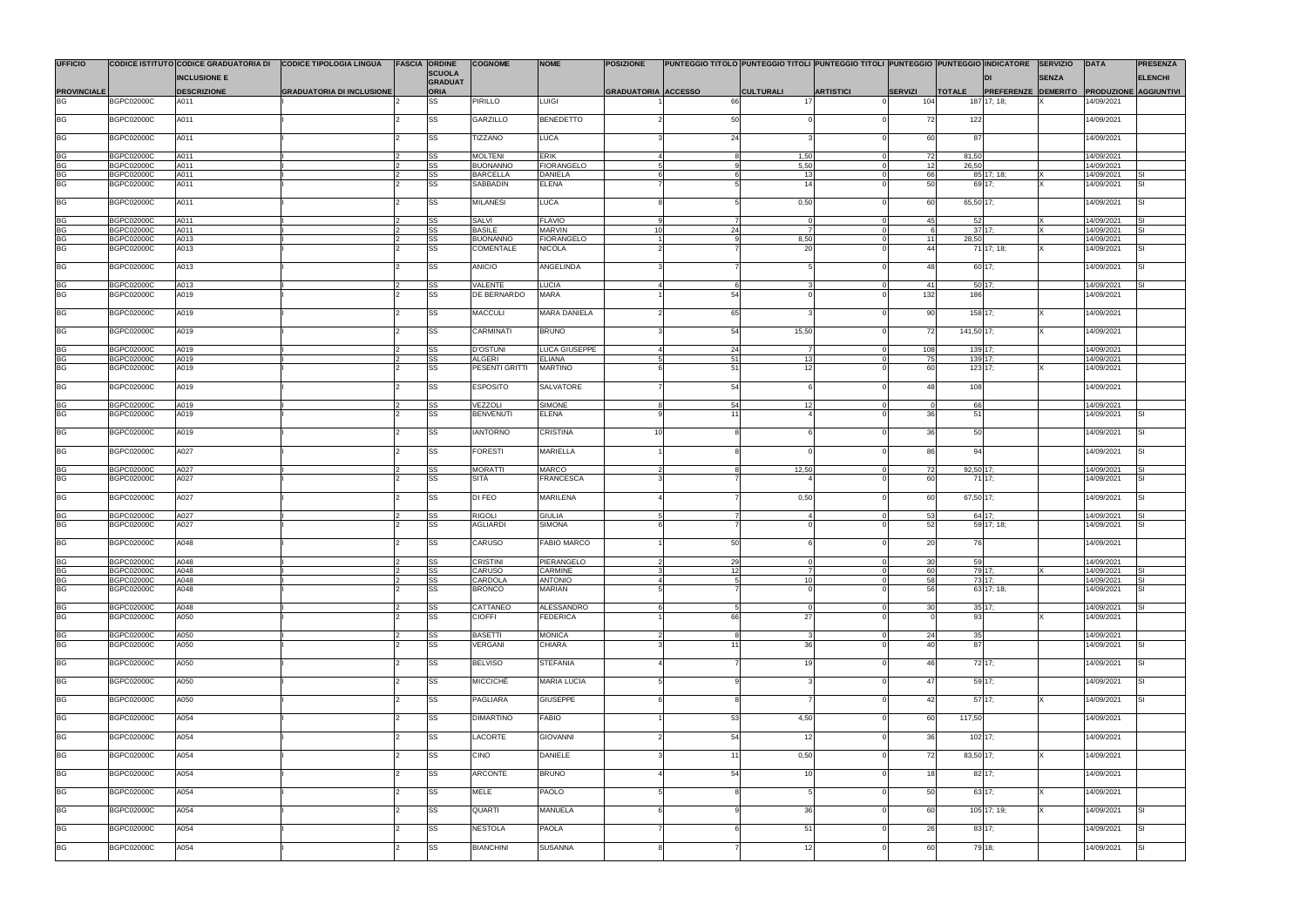| <b>BG</b><br><b>BGPC02000C</b><br>A054<br><b>SS</b><br><b>TARTAGLIA</b><br>MATTIA<br>2,50<br>62<br>69,50 17; 18;<br>14/09/2021<br>SI<br>10<br>BG<br><b>BGPC02000C</b><br>A054<br>SS<br><b>CARMINATI</b><br><b>SILVIA</b><br>2,50<br>59<br>66,50 17; 18;<br>SI<br>14/09/2021<br>11<br>BG<br>A054<br><b>BGPC02000C</b><br>SS<br>SIMONA<br>1,50<br>52<br>60,50 17;<br>Isı<br>TURANI<br>14/09/2021<br>12<br><b>BG</b><br><b>BGPC02000C</b><br>A054<br>SS<br><b>QUADRI</b><br><b>ELEONORA</b><br>52<br>58 17;<br>14/09/2021<br>13<br>6<br>$\Omega$<br>SI.<br><b>BG</b><br>AA24<br><b>SS</b><br>23<br>74<br>100<br><b>BGPC02000C</b><br>CATTANEO<br>ALEX<br>14/09/2021<br>$\mathbf{B}$<br><b>BG</b><br><b>BGPC02000C</b><br>AB <sub>24</sub><br><b>SS</b><br><b>RICCARDI</b><br><b>DANIELA</b><br>330<br>335 17; 18;<br>5<br>14/09/2021<br>$\Omega$<br><b>BG</b><br>SS<br>AB24<br><b>RECALCAT</b><br><b>MARTA</b><br>318<br>329 18;<br><b>BGPC02000C</b><br>14/09/2021<br>8<br><b>BG</b><br>54<br><b>BGPC02000C</b><br>AB <sub>24</sub><br>SS<br><b>ASPERTI</b><br><b>STEFANO</b><br>24<br>80<br>158<br>14/09/2021<br><b>BG</b><br><b>BGPC02000C</b><br>AB24<br><b>SS</b><br><b>BELOTTI</b><br><b>MANUEL</b><br>65<br>60<br>130<br>14/09/2021<br><b>BG</b><br><b>BGPC02000C</b><br>AB <sub>24</sub><br><b>SS</b><br><b>SALVI</b><br><b>GIUSEPPINA</b><br>54<br>68<br>122 19;<br>14/09/2021<br><b>BG</b><br><b>BGPC02000C</b><br>AB <sub>24</sub><br>SS<br><b>MANCUSO</b><br><b>FIONA</b><br>66<br>49<br>118<br>14/09/2021<br>BG<br>98<br><b>BGPC02000C</b><br>AB24<br>SS<br><b>KALISZ</b><br>ZUZANNA<br>98 18:<br>14/09/2021<br>$\Omega$<br><b>BG</b><br><b>SS</b><br>51<br>3,50<br>42<br>AB24<br><b>ASSANELLI</b><br>96,50<br><b>BGPC02000C</b><br><b>DAVIDE</b><br>14/09/2021<br><b>BG</b><br><b>BGPC02000C</b><br>AB24<br>SS<br><b>SALVADOR</b><br><b>FRANCESCO</b><br>54<br>42<br>96<br>14/09/2021<br>BG<br><b>AB24</b><br><b>SS</b><br>VALCARENGHI<br>50<br>42<br><b>BGPC02000C</b><br><b>LINDA</b><br>92 17;<br>14/09/2021<br>10<br><b>BG</b><br>54<br><b>BGPC02000C</b><br>AB24<br><b>SS</b><br><b>ROVARIS</b><br><b>ALESSIA</b><br>32<br>89 18;<br>11<br>14/09/2021<br><b>BG</b><br><b>BGPC02000C</b><br>AB24<br><b>SS</b><br><b>BARBIROLI</b><br>LAURA<br>21<br>54<br>75 18:<br>12<br>14/09/2021<br><b>BG</b><br><b>AB24</b><br>68<br><b>BGPC02000C</b><br>SS<br><b>SCABURRI</b><br><b>EVGENIYA</b><br>68<br>14/09/2021<br>13<br>$\mathbf 0$<br><b>BG</b><br><b>BGPC02000C</b><br>AB24<br>SS<br><b>GIULIANO</b><br><b>ANTONELLA</b><br>48<br>53 17; 18;<br>14/09/2021<br>14<br><b>BG</b><br><b>BGPC02000C</b><br>AB <sub>24</sub><br><b>SS</b><br><b>POLI</b><br><b>ADRIANA</b><br>27<br>39<br>14/09/2021<br>6<br>15<br>BG<br>AB <sub>24</sub><br><b>SS</b><br><b>MARCO</b><br>12<br>19<br><b>BGPC02000C</b><br>COCCO<br>16<br>14/09/2021<br><b>BG</b><br><b>BGPC02000C</b><br>AB <sub>24</sub><br>SS<br><b>RAMPINELLI</b><br><b>MARTA</b><br>$15$ 18;<br>14/09/2021<br>17<br><b>BG</b><br><b>BGPC02000C</b><br>AB <sub>24</sub><br><b>PARAPETTI</b><br>CINZIA<br>SS<br>14/09/2021<br>18<br>$\overline{4}$<br>$\Omega$<br>6<br>BG<br><b>SS</b><br>AB <sub>24</sub><br><b>PURPURA</b><br><b>DOROTEA</b><br>84<br>93 17;<br>Isı<br><b>BGPC02000C</b><br>19<br>14/09/2021<br><b>BG</b><br><b>BGPC02000C</b><br>AB <sub>24</sub><br>SS<br><b>CACCIANIGA</b><br>CHIARA<br>20<br>5,50<br>66<br>77,50<br>14/09/2021<br><b>SI</b><br><b>BG</b><br><b>BGPC02000C</b><br>AB <sub>24</sub><br><b>SS</b><br><b>POLONI</b><br><b>ELENA JULIA</b><br>52<br>65 17:<br>21<br>14/09/2021<br>SI<br><b>BG</b><br>AB <sub>24</sub><br>SS<br><b>IMBESI</b><br>22<br>52<br>56 17;<br><b>BGPC02000C</b><br>ORNELLA<br>14/09/2021<br><b>SI</b><br><b>BG</b><br><b>BGPC02000C</b><br>AB24<br><b>SS</b><br><b>SUARDI</b><br><b>MICHELA</b><br>23<br>52<br>56 17;<br>14/09/2021<br>Isı<br><b>BG</b><br><b>BGPC02000C</b><br>AB <sub>24</sub><br>SS<br>SALERNO<br>TONIA<br>24<br>32<br>38 18;<br>SI<br>14/09/2021<br><b>BG</b><br>AB <sub>24</sub><br>SS<br>VANESSA<br>25<br>24<br>29 17;<br>Isı<br><b>BGPC02000C</b><br>MASTROTOTARO<br>14/09/2021<br><b>BG</b><br>SS<br>SONIA<br><b>BGPC02000C</b><br><b>ADSS</b><br>CASTRONUOVO<br>36<br>24,50<br>98<br>158,50 17;<br>14/09/2021<br>ELEONORA<br><b>BG</b><br><b>ADSS</b><br><b>DEBORA</b><br><b>BGPC02000C</b><br>SS<br><b>FAZIO</b><br>36 <sup>1</sup><br>24<br>121<br>14/09/2021<br>61<br><b>BGPC02000C</b><br>ADSS<br>SS<br><b>AVINO</b><br><b>ANTONIETTA</b><br>34<br>65<br>101 12; 17; 18;<br>14/09/2021<br><b>BG</b><br><b>CARMINATI</b><br>$96\ 17;$<br><b>BGPC02000C</b><br>ADSS<br>SS<br><b>BRUNO</b><br>36<br>60<br>14/09/2021<br>$\Omega$<br>$\frac{\text{BG}}{\text{BG}}$<br><b>ALESSIA</b><br>34<br><b>BGPC02000C</b><br><b>ADSS</b><br>SS<br><b>MAMMINO</b><br>14<br>36<br>84 17;<br>14/09/2021<br>36<br>SS<br><b>BGPC02000C</b><br><b>ADSS</b><br>CATTANI<br><b>MARTA</b><br>48<br>84<br>14/09/2021<br>6<br>$\Omega$<br><b>BG</b><br><b>SS</b><br>36<br>79 18;<br><b>ADSS</b><br><b>BIANCHINI</b><br><b>SUSANNA</b><br>36<br><b>BGPC02000C</b><br>14/09/2021<br><b>BG</b><br><b>ADSS</b><br>SS<br><b>ALICE</b><br>79<br><b>BGPC02000C</b><br><b>PALMERIO</b><br>36<br>43<br>14/09/1974<br><b>BG</b><br><b>BGPC02000C</b><br><b>ADSS</b><br>SS<br><b>ESPOSITO</b><br>SALVATORE<br>30<br>32<br>66 17; 18;<br>14/10/1966<br>Ix<br><b>BG</b><br><b>FRANCESCA</b><br>34<br><b>BGPC02000C</b><br>ADSS<br>SS<br><b>TOSCANO</b><br>1,50<br>28<br>63,50 17;<br>10<br>14/09/2021<br><b>BG</b><br><b>ADSS</b><br>34<br><b>BGPC02000C</b><br>SS<br>CAROLI<br><b>SIMONA</b><br>24<br>62 17;<br>14/09/2021<br>11<br>BG<br>SS<br>16<br><b>ADSS</b><br>PAPAIANNI<br>PASQUALE<br>9,50<br>30<br>55,50 17; 20;<br><b>BGPC02000C</b><br>12<br>14/09/2021<br><b>BG</b><br>ADSS<br>SS<br><b>FABIO</b><br>34<br>52 17;<br><b>BGPC02000C</b><br><b>MELIA</b><br>13<br>18<br>14/09/2021<br><b>BG</b><br>BGPC02000C<br>ADSS<br>SS<br><b>BRUNO</b><br><b>ANTONELLA</b><br>14<br>30<br>12<br>43 17;<br>14/09/2021<br><b>BG</b><br><b>ADSS</b><br><b>ILARIA</b><br>36<br><b>BGPC02000C</b><br>SS<br><b>GRANATA</b><br>43<br>14/09/2021<br>15<br>$\Omega$<br><b>BG</b><br><b>BGPC02000C</b><br>ADSS<br>SS<br><b>MARTORINA</b><br>SALVATORE<br>20<br>38 18;<br>18<br>14/09/2021<br>16<br>BG<br>SS<br>30<br><b>ADSS</b><br><b>DELLA MORTE</b><br><b>MICHELA</b><br>$30$ 17;<br><b>BGPC02000C</b><br>17<br>14/09/2021<br>$\Omega$<br><b>BG</b><br><b>BGPC02000C</b><br><b>ADSS</b><br>SS<br><b>D'ANGELO</b><br>NICOLO'<br>12<br>28<br>14/09/2021<br>18<br><b>BG</b><br><b>BGPC02000C</b><br>ADSS<br>SS<br><b>BATTISTA</b><br><b>FABIO</b><br>19<br>24<br>27<br>14/09/2021<br><b>BG</b><br><b>ADSS</b><br><b>BGPC02000C</b><br>SS<br>CAPURRO<br>MATTEO<br>20<br>22<br>22<br>14/09/2021 | <b>BG</b> | <b>BGPC02000C</b> | A054 |  | SS | COTI | <b>ROSANGELA</b> |  | 6,50 | 60 | 72,50 17; 18; | 14/09/2021<br>Isı |
|-----------------------------------------------------------------------------------------------------------------------------------------------------------------------------------------------------------------------------------------------------------------------------------------------------------------------------------------------------------------------------------------------------------------------------------------------------------------------------------------------------------------------------------------------------------------------------------------------------------------------------------------------------------------------------------------------------------------------------------------------------------------------------------------------------------------------------------------------------------------------------------------------------------------------------------------------------------------------------------------------------------------------------------------------------------------------------------------------------------------------------------------------------------------------------------------------------------------------------------------------------------------------------------------------------------------------------------------------------------------------------------------------------------------------------------------------------------------------------------------------------------------------------------------------------------------------------------------------------------------------------------------------------------------------------------------------------------------------------------------------------------------------------------------------------------------------------------------------------------------------------------------------------------------------------------------------------------------------------------------------------------------------------------------------------------------------------------------------------------------------------------------------------------------------------------------------------------------------------------------------------------------------------------------------------------------------------------------------------------------------------------------------------------------------------------------------------------------------------------------------------------------------------------------------------------------------------------------------------------------------------------------------------------------------------------------------------------------------------------------------------------------------------------------------------------------------------------------------------------------------------------------------------------------------------------------------------------------------------------------------------------------------------------------------------------------------------------------------------------------------------------------------------------------------------------------------------------------------------------------------------------------------------------------------------------------------------------------------------------------------------------------------------------------------------------------------------------------------------------------------------------------------------------------------------------------------------------------------------------------------------------------------------------------------------------------------------------------------------------------------------------------------------------------------------------------------------------------------------------------------------------------------------------------------------------------------------------------------------------------------------------------------------------------------------------------------------------------------------------------------------------------------------------------------------------------------------------------------------------------------------------------------------------------------------------------------------------------------------------------------------------------------------------------------------------------------------------------------------------------------------------------------------------------------------------------------------------------------------------------------------------------------------------------------------------------------------------------------------------------------------------------------------------------------------------------------------------------------------------------------------------------------------------------------------------------------------------------------------------------------------------------------------------------------------------------------------------------------------------------------------------------------------------------------------------------------------------------------------------------------------------------------------------------------------------------------------------------------------------------------------------------------------------------------------------------------------------------------------------------------------------------------------------------------------------------------------------------------------------------------------------------------------------------------------------------------------------------------------------------------------------------------------------------------------------------------------------------------------------------------------------------------------------------------------------------------------------------------------------------------------------------------------------------------------------------------------------------------------------------------------------------------------------------------------------------------------------------------------------------------------------------------------------------------------------------------------------------------------------------------------------------------------------------------------------------------------------------------------------------------------------------------------------------------------------------------------------------------------------------------------------------------------------------------------------------------------------------------------------------------------------------------------------------------|-----------|-------------------|------|--|----|------|------------------|--|------|----|---------------|-------------------|
|                                                                                                                                                                                                                                                                                                                                                                                                                                                                                                                                                                                                                                                                                                                                                                                                                                                                                                                                                                                                                                                                                                                                                                                                                                                                                                                                                                                                                                                                                                                                                                                                                                                                                                                                                                                                                                                                                                                                                                                                                                                                                                                                                                                                                                                                                                                                                                                                                                                                                                                                                                                                                                                                                                                                                                                                                                                                                                                                                                                                                                                                                                                                                                                                                                                                                                                                                                                                                                                                                                                                                                                                                                                                                                                                                                                                                                                                                                                                                                                                                                                                                                                                                                                                                                                                                                                                                                                                                                                                                                                                                                                                                                                                                                                                                                                                                                                                                                                                                                                                                                                                                                                                                                                                                                                                                                                                                                                                                                                                                                                                                                                                                                                                                                                                                                                                                                                                                                                                                                                                                                                                                                                                                                                                                                                                                                                                                                                                                                                                                                                                                                                                                                                                                                                                                                                               |           |                   |      |  |    |      |                  |  |      |    |               |                   |
|                                                                                                                                                                                                                                                                                                                                                                                                                                                                                                                                                                                                                                                                                                                                                                                                                                                                                                                                                                                                                                                                                                                                                                                                                                                                                                                                                                                                                                                                                                                                                                                                                                                                                                                                                                                                                                                                                                                                                                                                                                                                                                                                                                                                                                                                                                                                                                                                                                                                                                                                                                                                                                                                                                                                                                                                                                                                                                                                                                                                                                                                                                                                                                                                                                                                                                                                                                                                                                                                                                                                                                                                                                                                                                                                                                                                                                                                                                                                                                                                                                                                                                                                                                                                                                                                                                                                                                                                                                                                                                                                                                                                                                                                                                                                                                                                                                                                                                                                                                                                                                                                                                                                                                                                                                                                                                                                                                                                                                                                                                                                                                                                                                                                                                                                                                                                                                                                                                                                                                                                                                                                                                                                                                                                                                                                                                                                                                                                                                                                                                                                                                                                                                                                                                                                                                                               |           |                   |      |  |    |      |                  |  |      |    |               |                   |
|                                                                                                                                                                                                                                                                                                                                                                                                                                                                                                                                                                                                                                                                                                                                                                                                                                                                                                                                                                                                                                                                                                                                                                                                                                                                                                                                                                                                                                                                                                                                                                                                                                                                                                                                                                                                                                                                                                                                                                                                                                                                                                                                                                                                                                                                                                                                                                                                                                                                                                                                                                                                                                                                                                                                                                                                                                                                                                                                                                                                                                                                                                                                                                                                                                                                                                                                                                                                                                                                                                                                                                                                                                                                                                                                                                                                                                                                                                                                                                                                                                                                                                                                                                                                                                                                                                                                                                                                                                                                                                                                                                                                                                                                                                                                                                                                                                                                                                                                                                                                                                                                                                                                                                                                                                                                                                                                                                                                                                                                                                                                                                                                                                                                                                                                                                                                                                                                                                                                                                                                                                                                                                                                                                                                                                                                                                                                                                                                                                                                                                                                                                                                                                                                                                                                                                                               |           |                   |      |  |    |      |                  |  |      |    |               |                   |
|                                                                                                                                                                                                                                                                                                                                                                                                                                                                                                                                                                                                                                                                                                                                                                                                                                                                                                                                                                                                                                                                                                                                                                                                                                                                                                                                                                                                                                                                                                                                                                                                                                                                                                                                                                                                                                                                                                                                                                                                                                                                                                                                                                                                                                                                                                                                                                                                                                                                                                                                                                                                                                                                                                                                                                                                                                                                                                                                                                                                                                                                                                                                                                                                                                                                                                                                                                                                                                                                                                                                                                                                                                                                                                                                                                                                                                                                                                                                                                                                                                                                                                                                                                                                                                                                                                                                                                                                                                                                                                                                                                                                                                                                                                                                                                                                                                                                                                                                                                                                                                                                                                                                                                                                                                                                                                                                                                                                                                                                                                                                                                                                                                                                                                                                                                                                                                                                                                                                                                                                                                                                                                                                                                                                                                                                                                                                                                                                                                                                                                                                                                                                                                                                                                                                                                                               |           |                   |      |  |    |      |                  |  |      |    |               |                   |
|                                                                                                                                                                                                                                                                                                                                                                                                                                                                                                                                                                                                                                                                                                                                                                                                                                                                                                                                                                                                                                                                                                                                                                                                                                                                                                                                                                                                                                                                                                                                                                                                                                                                                                                                                                                                                                                                                                                                                                                                                                                                                                                                                                                                                                                                                                                                                                                                                                                                                                                                                                                                                                                                                                                                                                                                                                                                                                                                                                                                                                                                                                                                                                                                                                                                                                                                                                                                                                                                                                                                                                                                                                                                                                                                                                                                                                                                                                                                                                                                                                                                                                                                                                                                                                                                                                                                                                                                                                                                                                                                                                                                                                                                                                                                                                                                                                                                                                                                                                                                                                                                                                                                                                                                                                                                                                                                                                                                                                                                                                                                                                                                                                                                                                                                                                                                                                                                                                                                                                                                                                                                                                                                                                                                                                                                                                                                                                                                                                                                                                                                                                                                                                                                                                                                                                                               |           |                   |      |  |    |      |                  |  |      |    |               |                   |
|                                                                                                                                                                                                                                                                                                                                                                                                                                                                                                                                                                                                                                                                                                                                                                                                                                                                                                                                                                                                                                                                                                                                                                                                                                                                                                                                                                                                                                                                                                                                                                                                                                                                                                                                                                                                                                                                                                                                                                                                                                                                                                                                                                                                                                                                                                                                                                                                                                                                                                                                                                                                                                                                                                                                                                                                                                                                                                                                                                                                                                                                                                                                                                                                                                                                                                                                                                                                                                                                                                                                                                                                                                                                                                                                                                                                                                                                                                                                                                                                                                                                                                                                                                                                                                                                                                                                                                                                                                                                                                                                                                                                                                                                                                                                                                                                                                                                                                                                                                                                                                                                                                                                                                                                                                                                                                                                                                                                                                                                                                                                                                                                                                                                                                                                                                                                                                                                                                                                                                                                                                                                                                                                                                                                                                                                                                                                                                                                                                                                                                                                                                                                                                                                                                                                                                                               |           |                   |      |  |    |      |                  |  |      |    |               |                   |
|                                                                                                                                                                                                                                                                                                                                                                                                                                                                                                                                                                                                                                                                                                                                                                                                                                                                                                                                                                                                                                                                                                                                                                                                                                                                                                                                                                                                                                                                                                                                                                                                                                                                                                                                                                                                                                                                                                                                                                                                                                                                                                                                                                                                                                                                                                                                                                                                                                                                                                                                                                                                                                                                                                                                                                                                                                                                                                                                                                                                                                                                                                                                                                                                                                                                                                                                                                                                                                                                                                                                                                                                                                                                                                                                                                                                                                                                                                                                                                                                                                                                                                                                                                                                                                                                                                                                                                                                                                                                                                                                                                                                                                                                                                                                                                                                                                                                                                                                                                                                                                                                                                                                                                                                                                                                                                                                                                                                                                                                                                                                                                                                                                                                                                                                                                                                                                                                                                                                                                                                                                                                                                                                                                                                                                                                                                                                                                                                                                                                                                                                                                                                                                                                                                                                                                                               |           |                   |      |  |    |      |                  |  |      |    |               |                   |
|                                                                                                                                                                                                                                                                                                                                                                                                                                                                                                                                                                                                                                                                                                                                                                                                                                                                                                                                                                                                                                                                                                                                                                                                                                                                                                                                                                                                                                                                                                                                                                                                                                                                                                                                                                                                                                                                                                                                                                                                                                                                                                                                                                                                                                                                                                                                                                                                                                                                                                                                                                                                                                                                                                                                                                                                                                                                                                                                                                                                                                                                                                                                                                                                                                                                                                                                                                                                                                                                                                                                                                                                                                                                                                                                                                                                                                                                                                                                                                                                                                                                                                                                                                                                                                                                                                                                                                                                                                                                                                                                                                                                                                                                                                                                                                                                                                                                                                                                                                                                                                                                                                                                                                                                                                                                                                                                                                                                                                                                                                                                                                                                                                                                                                                                                                                                                                                                                                                                                                                                                                                                                                                                                                                                                                                                                                                                                                                                                                                                                                                                                                                                                                                                                                                                                                                               |           |                   |      |  |    |      |                  |  |      |    |               |                   |
|                                                                                                                                                                                                                                                                                                                                                                                                                                                                                                                                                                                                                                                                                                                                                                                                                                                                                                                                                                                                                                                                                                                                                                                                                                                                                                                                                                                                                                                                                                                                                                                                                                                                                                                                                                                                                                                                                                                                                                                                                                                                                                                                                                                                                                                                                                                                                                                                                                                                                                                                                                                                                                                                                                                                                                                                                                                                                                                                                                                                                                                                                                                                                                                                                                                                                                                                                                                                                                                                                                                                                                                                                                                                                                                                                                                                                                                                                                                                                                                                                                                                                                                                                                                                                                                                                                                                                                                                                                                                                                                                                                                                                                                                                                                                                                                                                                                                                                                                                                                                                                                                                                                                                                                                                                                                                                                                                                                                                                                                                                                                                                                                                                                                                                                                                                                                                                                                                                                                                                                                                                                                                                                                                                                                                                                                                                                                                                                                                                                                                                                                                                                                                                                                                                                                                                                               |           |                   |      |  |    |      |                  |  |      |    |               |                   |
|                                                                                                                                                                                                                                                                                                                                                                                                                                                                                                                                                                                                                                                                                                                                                                                                                                                                                                                                                                                                                                                                                                                                                                                                                                                                                                                                                                                                                                                                                                                                                                                                                                                                                                                                                                                                                                                                                                                                                                                                                                                                                                                                                                                                                                                                                                                                                                                                                                                                                                                                                                                                                                                                                                                                                                                                                                                                                                                                                                                                                                                                                                                                                                                                                                                                                                                                                                                                                                                                                                                                                                                                                                                                                                                                                                                                                                                                                                                                                                                                                                                                                                                                                                                                                                                                                                                                                                                                                                                                                                                                                                                                                                                                                                                                                                                                                                                                                                                                                                                                                                                                                                                                                                                                                                                                                                                                                                                                                                                                                                                                                                                                                                                                                                                                                                                                                                                                                                                                                                                                                                                                                                                                                                                                                                                                                                                                                                                                                                                                                                                                                                                                                                                                                                                                                                                               |           |                   |      |  |    |      |                  |  |      |    |               |                   |
|                                                                                                                                                                                                                                                                                                                                                                                                                                                                                                                                                                                                                                                                                                                                                                                                                                                                                                                                                                                                                                                                                                                                                                                                                                                                                                                                                                                                                                                                                                                                                                                                                                                                                                                                                                                                                                                                                                                                                                                                                                                                                                                                                                                                                                                                                                                                                                                                                                                                                                                                                                                                                                                                                                                                                                                                                                                                                                                                                                                                                                                                                                                                                                                                                                                                                                                                                                                                                                                                                                                                                                                                                                                                                                                                                                                                                                                                                                                                                                                                                                                                                                                                                                                                                                                                                                                                                                                                                                                                                                                                                                                                                                                                                                                                                                                                                                                                                                                                                                                                                                                                                                                                                                                                                                                                                                                                                                                                                                                                                                                                                                                                                                                                                                                                                                                                                                                                                                                                                                                                                                                                                                                                                                                                                                                                                                                                                                                                                                                                                                                                                                                                                                                                                                                                                                                               |           |                   |      |  |    |      |                  |  |      |    |               |                   |
|                                                                                                                                                                                                                                                                                                                                                                                                                                                                                                                                                                                                                                                                                                                                                                                                                                                                                                                                                                                                                                                                                                                                                                                                                                                                                                                                                                                                                                                                                                                                                                                                                                                                                                                                                                                                                                                                                                                                                                                                                                                                                                                                                                                                                                                                                                                                                                                                                                                                                                                                                                                                                                                                                                                                                                                                                                                                                                                                                                                                                                                                                                                                                                                                                                                                                                                                                                                                                                                                                                                                                                                                                                                                                                                                                                                                                                                                                                                                                                                                                                                                                                                                                                                                                                                                                                                                                                                                                                                                                                                                                                                                                                                                                                                                                                                                                                                                                                                                                                                                                                                                                                                                                                                                                                                                                                                                                                                                                                                                                                                                                                                                                                                                                                                                                                                                                                                                                                                                                                                                                                                                                                                                                                                                                                                                                                                                                                                                                                                                                                                                                                                                                                                                                                                                                                                               |           |                   |      |  |    |      |                  |  |      |    |               |                   |
|                                                                                                                                                                                                                                                                                                                                                                                                                                                                                                                                                                                                                                                                                                                                                                                                                                                                                                                                                                                                                                                                                                                                                                                                                                                                                                                                                                                                                                                                                                                                                                                                                                                                                                                                                                                                                                                                                                                                                                                                                                                                                                                                                                                                                                                                                                                                                                                                                                                                                                                                                                                                                                                                                                                                                                                                                                                                                                                                                                                                                                                                                                                                                                                                                                                                                                                                                                                                                                                                                                                                                                                                                                                                                                                                                                                                                                                                                                                                                                                                                                                                                                                                                                                                                                                                                                                                                                                                                                                                                                                                                                                                                                                                                                                                                                                                                                                                                                                                                                                                                                                                                                                                                                                                                                                                                                                                                                                                                                                                                                                                                                                                                                                                                                                                                                                                                                                                                                                                                                                                                                                                                                                                                                                                                                                                                                                                                                                                                                                                                                                                                                                                                                                                                                                                                                                               |           |                   |      |  |    |      |                  |  |      |    |               |                   |
|                                                                                                                                                                                                                                                                                                                                                                                                                                                                                                                                                                                                                                                                                                                                                                                                                                                                                                                                                                                                                                                                                                                                                                                                                                                                                                                                                                                                                                                                                                                                                                                                                                                                                                                                                                                                                                                                                                                                                                                                                                                                                                                                                                                                                                                                                                                                                                                                                                                                                                                                                                                                                                                                                                                                                                                                                                                                                                                                                                                                                                                                                                                                                                                                                                                                                                                                                                                                                                                                                                                                                                                                                                                                                                                                                                                                                                                                                                                                                                                                                                                                                                                                                                                                                                                                                                                                                                                                                                                                                                                                                                                                                                                                                                                                                                                                                                                                                                                                                                                                                                                                                                                                                                                                                                                                                                                                                                                                                                                                                                                                                                                                                                                                                                                                                                                                                                                                                                                                                                                                                                                                                                                                                                                                                                                                                                                                                                                                                                                                                                                                                                                                                                                                                                                                                                                               |           |                   |      |  |    |      |                  |  |      |    |               |                   |
|                                                                                                                                                                                                                                                                                                                                                                                                                                                                                                                                                                                                                                                                                                                                                                                                                                                                                                                                                                                                                                                                                                                                                                                                                                                                                                                                                                                                                                                                                                                                                                                                                                                                                                                                                                                                                                                                                                                                                                                                                                                                                                                                                                                                                                                                                                                                                                                                                                                                                                                                                                                                                                                                                                                                                                                                                                                                                                                                                                                                                                                                                                                                                                                                                                                                                                                                                                                                                                                                                                                                                                                                                                                                                                                                                                                                                                                                                                                                                                                                                                                                                                                                                                                                                                                                                                                                                                                                                                                                                                                                                                                                                                                                                                                                                                                                                                                                                                                                                                                                                                                                                                                                                                                                                                                                                                                                                                                                                                                                                                                                                                                                                                                                                                                                                                                                                                                                                                                                                                                                                                                                                                                                                                                                                                                                                                                                                                                                                                                                                                                                                                                                                                                                                                                                                                                               |           |                   |      |  |    |      |                  |  |      |    |               |                   |
|                                                                                                                                                                                                                                                                                                                                                                                                                                                                                                                                                                                                                                                                                                                                                                                                                                                                                                                                                                                                                                                                                                                                                                                                                                                                                                                                                                                                                                                                                                                                                                                                                                                                                                                                                                                                                                                                                                                                                                                                                                                                                                                                                                                                                                                                                                                                                                                                                                                                                                                                                                                                                                                                                                                                                                                                                                                                                                                                                                                                                                                                                                                                                                                                                                                                                                                                                                                                                                                                                                                                                                                                                                                                                                                                                                                                                                                                                                                                                                                                                                                                                                                                                                                                                                                                                                                                                                                                                                                                                                                                                                                                                                                                                                                                                                                                                                                                                                                                                                                                                                                                                                                                                                                                                                                                                                                                                                                                                                                                                                                                                                                                                                                                                                                                                                                                                                                                                                                                                                                                                                                                                                                                                                                                                                                                                                                                                                                                                                                                                                                                                                                                                                                                                                                                                                                               |           |                   |      |  |    |      |                  |  |      |    |               |                   |
|                                                                                                                                                                                                                                                                                                                                                                                                                                                                                                                                                                                                                                                                                                                                                                                                                                                                                                                                                                                                                                                                                                                                                                                                                                                                                                                                                                                                                                                                                                                                                                                                                                                                                                                                                                                                                                                                                                                                                                                                                                                                                                                                                                                                                                                                                                                                                                                                                                                                                                                                                                                                                                                                                                                                                                                                                                                                                                                                                                                                                                                                                                                                                                                                                                                                                                                                                                                                                                                                                                                                                                                                                                                                                                                                                                                                                                                                                                                                                                                                                                                                                                                                                                                                                                                                                                                                                                                                                                                                                                                                                                                                                                                                                                                                                                                                                                                                                                                                                                                                                                                                                                                                                                                                                                                                                                                                                                                                                                                                                                                                                                                                                                                                                                                                                                                                                                                                                                                                                                                                                                                                                                                                                                                                                                                                                                                                                                                                                                                                                                                                                                                                                                                                                                                                                                                               |           |                   |      |  |    |      |                  |  |      |    |               |                   |
|                                                                                                                                                                                                                                                                                                                                                                                                                                                                                                                                                                                                                                                                                                                                                                                                                                                                                                                                                                                                                                                                                                                                                                                                                                                                                                                                                                                                                                                                                                                                                                                                                                                                                                                                                                                                                                                                                                                                                                                                                                                                                                                                                                                                                                                                                                                                                                                                                                                                                                                                                                                                                                                                                                                                                                                                                                                                                                                                                                                                                                                                                                                                                                                                                                                                                                                                                                                                                                                                                                                                                                                                                                                                                                                                                                                                                                                                                                                                                                                                                                                                                                                                                                                                                                                                                                                                                                                                                                                                                                                                                                                                                                                                                                                                                                                                                                                                                                                                                                                                                                                                                                                                                                                                                                                                                                                                                                                                                                                                                                                                                                                                                                                                                                                                                                                                                                                                                                                                                                                                                                                                                                                                                                                                                                                                                                                                                                                                                                                                                                                                                                                                                                                                                                                                                                                               |           |                   |      |  |    |      |                  |  |      |    |               |                   |
|                                                                                                                                                                                                                                                                                                                                                                                                                                                                                                                                                                                                                                                                                                                                                                                                                                                                                                                                                                                                                                                                                                                                                                                                                                                                                                                                                                                                                                                                                                                                                                                                                                                                                                                                                                                                                                                                                                                                                                                                                                                                                                                                                                                                                                                                                                                                                                                                                                                                                                                                                                                                                                                                                                                                                                                                                                                                                                                                                                                                                                                                                                                                                                                                                                                                                                                                                                                                                                                                                                                                                                                                                                                                                                                                                                                                                                                                                                                                                                                                                                                                                                                                                                                                                                                                                                                                                                                                                                                                                                                                                                                                                                                                                                                                                                                                                                                                                                                                                                                                                                                                                                                                                                                                                                                                                                                                                                                                                                                                                                                                                                                                                                                                                                                                                                                                                                                                                                                                                                                                                                                                                                                                                                                                                                                                                                                                                                                                                                                                                                                                                                                                                                                                                                                                                                                               |           |                   |      |  |    |      |                  |  |      |    |               |                   |
|                                                                                                                                                                                                                                                                                                                                                                                                                                                                                                                                                                                                                                                                                                                                                                                                                                                                                                                                                                                                                                                                                                                                                                                                                                                                                                                                                                                                                                                                                                                                                                                                                                                                                                                                                                                                                                                                                                                                                                                                                                                                                                                                                                                                                                                                                                                                                                                                                                                                                                                                                                                                                                                                                                                                                                                                                                                                                                                                                                                                                                                                                                                                                                                                                                                                                                                                                                                                                                                                                                                                                                                                                                                                                                                                                                                                                                                                                                                                                                                                                                                                                                                                                                                                                                                                                                                                                                                                                                                                                                                                                                                                                                                                                                                                                                                                                                                                                                                                                                                                                                                                                                                                                                                                                                                                                                                                                                                                                                                                                                                                                                                                                                                                                                                                                                                                                                                                                                                                                                                                                                                                                                                                                                                                                                                                                                                                                                                                                                                                                                                                                                                                                                                                                                                                                                                               |           |                   |      |  |    |      |                  |  |      |    |               |                   |
|                                                                                                                                                                                                                                                                                                                                                                                                                                                                                                                                                                                                                                                                                                                                                                                                                                                                                                                                                                                                                                                                                                                                                                                                                                                                                                                                                                                                                                                                                                                                                                                                                                                                                                                                                                                                                                                                                                                                                                                                                                                                                                                                                                                                                                                                                                                                                                                                                                                                                                                                                                                                                                                                                                                                                                                                                                                                                                                                                                                                                                                                                                                                                                                                                                                                                                                                                                                                                                                                                                                                                                                                                                                                                                                                                                                                                                                                                                                                                                                                                                                                                                                                                                                                                                                                                                                                                                                                                                                                                                                                                                                                                                                                                                                                                                                                                                                                                                                                                                                                                                                                                                                                                                                                                                                                                                                                                                                                                                                                                                                                                                                                                                                                                                                                                                                                                                                                                                                                                                                                                                                                                                                                                                                                                                                                                                                                                                                                                                                                                                                                                                                                                                                                                                                                                                                               |           |                   |      |  |    |      |                  |  |      |    |               |                   |
|                                                                                                                                                                                                                                                                                                                                                                                                                                                                                                                                                                                                                                                                                                                                                                                                                                                                                                                                                                                                                                                                                                                                                                                                                                                                                                                                                                                                                                                                                                                                                                                                                                                                                                                                                                                                                                                                                                                                                                                                                                                                                                                                                                                                                                                                                                                                                                                                                                                                                                                                                                                                                                                                                                                                                                                                                                                                                                                                                                                                                                                                                                                                                                                                                                                                                                                                                                                                                                                                                                                                                                                                                                                                                                                                                                                                                                                                                                                                                                                                                                                                                                                                                                                                                                                                                                                                                                                                                                                                                                                                                                                                                                                                                                                                                                                                                                                                                                                                                                                                                                                                                                                                                                                                                                                                                                                                                                                                                                                                                                                                                                                                                                                                                                                                                                                                                                                                                                                                                                                                                                                                                                                                                                                                                                                                                                                                                                                                                                                                                                                                                                                                                                                                                                                                                                                               |           |                   |      |  |    |      |                  |  |      |    |               |                   |
|                                                                                                                                                                                                                                                                                                                                                                                                                                                                                                                                                                                                                                                                                                                                                                                                                                                                                                                                                                                                                                                                                                                                                                                                                                                                                                                                                                                                                                                                                                                                                                                                                                                                                                                                                                                                                                                                                                                                                                                                                                                                                                                                                                                                                                                                                                                                                                                                                                                                                                                                                                                                                                                                                                                                                                                                                                                                                                                                                                                                                                                                                                                                                                                                                                                                                                                                                                                                                                                                                                                                                                                                                                                                                                                                                                                                                                                                                                                                                                                                                                                                                                                                                                                                                                                                                                                                                                                                                                                                                                                                                                                                                                                                                                                                                                                                                                                                                                                                                                                                                                                                                                                                                                                                                                                                                                                                                                                                                                                                                                                                                                                                                                                                                                                                                                                                                                                                                                                                                                                                                                                                                                                                                                                                                                                                                                                                                                                                                                                                                                                                                                                                                                                                                                                                                                                               |           |                   |      |  |    |      |                  |  |      |    |               |                   |
|                                                                                                                                                                                                                                                                                                                                                                                                                                                                                                                                                                                                                                                                                                                                                                                                                                                                                                                                                                                                                                                                                                                                                                                                                                                                                                                                                                                                                                                                                                                                                                                                                                                                                                                                                                                                                                                                                                                                                                                                                                                                                                                                                                                                                                                                                                                                                                                                                                                                                                                                                                                                                                                                                                                                                                                                                                                                                                                                                                                                                                                                                                                                                                                                                                                                                                                                                                                                                                                                                                                                                                                                                                                                                                                                                                                                                                                                                                                                                                                                                                                                                                                                                                                                                                                                                                                                                                                                                                                                                                                                                                                                                                                                                                                                                                                                                                                                                                                                                                                                                                                                                                                                                                                                                                                                                                                                                                                                                                                                                                                                                                                                                                                                                                                                                                                                                                                                                                                                                                                                                                                                                                                                                                                                                                                                                                                                                                                                                                                                                                                                                                                                                                                                                                                                                                                               |           |                   |      |  |    |      |                  |  |      |    |               |                   |
|                                                                                                                                                                                                                                                                                                                                                                                                                                                                                                                                                                                                                                                                                                                                                                                                                                                                                                                                                                                                                                                                                                                                                                                                                                                                                                                                                                                                                                                                                                                                                                                                                                                                                                                                                                                                                                                                                                                                                                                                                                                                                                                                                                                                                                                                                                                                                                                                                                                                                                                                                                                                                                                                                                                                                                                                                                                                                                                                                                                                                                                                                                                                                                                                                                                                                                                                                                                                                                                                                                                                                                                                                                                                                                                                                                                                                                                                                                                                                                                                                                                                                                                                                                                                                                                                                                                                                                                                                                                                                                                                                                                                                                                                                                                                                                                                                                                                                                                                                                                                                                                                                                                                                                                                                                                                                                                                                                                                                                                                                                                                                                                                                                                                                                                                                                                                                                                                                                                                                                                                                                                                                                                                                                                                                                                                                                                                                                                                                                                                                                                                                                                                                                                                                                                                                                                               |           |                   |      |  |    |      |                  |  |      |    |               |                   |
|                                                                                                                                                                                                                                                                                                                                                                                                                                                                                                                                                                                                                                                                                                                                                                                                                                                                                                                                                                                                                                                                                                                                                                                                                                                                                                                                                                                                                                                                                                                                                                                                                                                                                                                                                                                                                                                                                                                                                                                                                                                                                                                                                                                                                                                                                                                                                                                                                                                                                                                                                                                                                                                                                                                                                                                                                                                                                                                                                                                                                                                                                                                                                                                                                                                                                                                                                                                                                                                                                                                                                                                                                                                                                                                                                                                                                                                                                                                                                                                                                                                                                                                                                                                                                                                                                                                                                                                                                                                                                                                                                                                                                                                                                                                                                                                                                                                                                                                                                                                                                                                                                                                                                                                                                                                                                                                                                                                                                                                                                                                                                                                                                                                                                                                                                                                                                                                                                                                                                                                                                                                                                                                                                                                                                                                                                                                                                                                                                                                                                                                                                                                                                                                                                                                                                                                               |           |                   |      |  |    |      |                  |  |      |    |               |                   |
|                                                                                                                                                                                                                                                                                                                                                                                                                                                                                                                                                                                                                                                                                                                                                                                                                                                                                                                                                                                                                                                                                                                                                                                                                                                                                                                                                                                                                                                                                                                                                                                                                                                                                                                                                                                                                                                                                                                                                                                                                                                                                                                                                                                                                                                                                                                                                                                                                                                                                                                                                                                                                                                                                                                                                                                                                                                                                                                                                                                                                                                                                                                                                                                                                                                                                                                                                                                                                                                                                                                                                                                                                                                                                                                                                                                                                                                                                                                                                                                                                                                                                                                                                                                                                                                                                                                                                                                                                                                                                                                                                                                                                                                                                                                                                                                                                                                                                                                                                                                                                                                                                                                                                                                                                                                                                                                                                                                                                                                                                                                                                                                                                                                                                                                                                                                                                                                                                                                                                                                                                                                                                                                                                                                                                                                                                                                                                                                                                                                                                                                                                                                                                                                                                                                                                                                               |           |                   |      |  |    |      |                  |  |      |    |               |                   |
|                                                                                                                                                                                                                                                                                                                                                                                                                                                                                                                                                                                                                                                                                                                                                                                                                                                                                                                                                                                                                                                                                                                                                                                                                                                                                                                                                                                                                                                                                                                                                                                                                                                                                                                                                                                                                                                                                                                                                                                                                                                                                                                                                                                                                                                                                                                                                                                                                                                                                                                                                                                                                                                                                                                                                                                                                                                                                                                                                                                                                                                                                                                                                                                                                                                                                                                                                                                                                                                                                                                                                                                                                                                                                                                                                                                                                                                                                                                                                                                                                                                                                                                                                                                                                                                                                                                                                                                                                                                                                                                                                                                                                                                                                                                                                                                                                                                                                                                                                                                                                                                                                                                                                                                                                                                                                                                                                                                                                                                                                                                                                                                                                                                                                                                                                                                                                                                                                                                                                                                                                                                                                                                                                                                                                                                                                                                                                                                                                                                                                                                                                                                                                                                                                                                                                                                               |           |                   |      |  |    |      |                  |  |      |    |               |                   |
|                                                                                                                                                                                                                                                                                                                                                                                                                                                                                                                                                                                                                                                                                                                                                                                                                                                                                                                                                                                                                                                                                                                                                                                                                                                                                                                                                                                                                                                                                                                                                                                                                                                                                                                                                                                                                                                                                                                                                                                                                                                                                                                                                                                                                                                                                                                                                                                                                                                                                                                                                                                                                                                                                                                                                                                                                                                                                                                                                                                                                                                                                                                                                                                                                                                                                                                                                                                                                                                                                                                                                                                                                                                                                                                                                                                                                                                                                                                                                                                                                                                                                                                                                                                                                                                                                                                                                                                                                                                                                                                                                                                                                                                                                                                                                                                                                                                                                                                                                                                                                                                                                                                                                                                                                                                                                                                                                                                                                                                                                                                                                                                                                                                                                                                                                                                                                                                                                                                                                                                                                                                                                                                                                                                                                                                                                                                                                                                                                                                                                                                                                                                                                                                                                                                                                                                               |           |                   |      |  |    |      |                  |  |      |    |               |                   |
|                                                                                                                                                                                                                                                                                                                                                                                                                                                                                                                                                                                                                                                                                                                                                                                                                                                                                                                                                                                                                                                                                                                                                                                                                                                                                                                                                                                                                                                                                                                                                                                                                                                                                                                                                                                                                                                                                                                                                                                                                                                                                                                                                                                                                                                                                                                                                                                                                                                                                                                                                                                                                                                                                                                                                                                                                                                                                                                                                                                                                                                                                                                                                                                                                                                                                                                                                                                                                                                                                                                                                                                                                                                                                                                                                                                                                                                                                                                                                                                                                                                                                                                                                                                                                                                                                                                                                                                                                                                                                                                                                                                                                                                                                                                                                                                                                                                                                                                                                                                                                                                                                                                                                                                                                                                                                                                                                                                                                                                                                                                                                                                                                                                                                                                                                                                                                                                                                                                                                                                                                                                                                                                                                                                                                                                                                                                                                                                                                                                                                                                                                                                                                                                                                                                                                                                               |           |                   |      |  |    |      |                  |  |      |    |               |                   |
|                                                                                                                                                                                                                                                                                                                                                                                                                                                                                                                                                                                                                                                                                                                                                                                                                                                                                                                                                                                                                                                                                                                                                                                                                                                                                                                                                                                                                                                                                                                                                                                                                                                                                                                                                                                                                                                                                                                                                                                                                                                                                                                                                                                                                                                                                                                                                                                                                                                                                                                                                                                                                                                                                                                                                                                                                                                                                                                                                                                                                                                                                                                                                                                                                                                                                                                                                                                                                                                                                                                                                                                                                                                                                                                                                                                                                                                                                                                                                                                                                                                                                                                                                                                                                                                                                                                                                                                                                                                                                                                                                                                                                                                                                                                                                                                                                                                                                                                                                                                                                                                                                                                                                                                                                                                                                                                                                                                                                                                                                                                                                                                                                                                                                                                                                                                                                                                                                                                                                                                                                                                                                                                                                                                                                                                                                                                                                                                                                                                                                                                                                                                                                                                                                                                                                                                               |           |                   |      |  |    |      |                  |  |      |    |               |                   |
|                                                                                                                                                                                                                                                                                                                                                                                                                                                                                                                                                                                                                                                                                                                                                                                                                                                                                                                                                                                                                                                                                                                                                                                                                                                                                                                                                                                                                                                                                                                                                                                                                                                                                                                                                                                                                                                                                                                                                                                                                                                                                                                                                                                                                                                                                                                                                                                                                                                                                                                                                                                                                                                                                                                                                                                                                                                                                                                                                                                                                                                                                                                                                                                                                                                                                                                                                                                                                                                                                                                                                                                                                                                                                                                                                                                                                                                                                                                                                                                                                                                                                                                                                                                                                                                                                                                                                                                                                                                                                                                                                                                                                                                                                                                                                                                                                                                                                                                                                                                                                                                                                                                                                                                                                                                                                                                                                                                                                                                                                                                                                                                                                                                                                                                                                                                                                                                                                                                                                                                                                                                                                                                                                                                                                                                                                                                                                                                                                                                                                                                                                                                                                                                                                                                                                                                               |           |                   |      |  |    |      |                  |  |      |    |               |                   |
|                                                                                                                                                                                                                                                                                                                                                                                                                                                                                                                                                                                                                                                                                                                                                                                                                                                                                                                                                                                                                                                                                                                                                                                                                                                                                                                                                                                                                                                                                                                                                                                                                                                                                                                                                                                                                                                                                                                                                                                                                                                                                                                                                                                                                                                                                                                                                                                                                                                                                                                                                                                                                                                                                                                                                                                                                                                                                                                                                                                                                                                                                                                                                                                                                                                                                                                                                                                                                                                                                                                                                                                                                                                                                                                                                                                                                                                                                                                                                                                                                                                                                                                                                                                                                                                                                                                                                                                                                                                                                                                                                                                                                                                                                                                                                                                                                                                                                                                                                                                                                                                                                                                                                                                                                                                                                                                                                                                                                                                                                                                                                                                                                                                                                                                                                                                                                                                                                                                                                                                                                                                                                                                                                                                                                                                                                                                                                                                                                                                                                                                                                                                                                                                                                                                                                                                               |           |                   |      |  |    |      |                  |  |      |    |               |                   |
|                                                                                                                                                                                                                                                                                                                                                                                                                                                                                                                                                                                                                                                                                                                                                                                                                                                                                                                                                                                                                                                                                                                                                                                                                                                                                                                                                                                                                                                                                                                                                                                                                                                                                                                                                                                                                                                                                                                                                                                                                                                                                                                                                                                                                                                                                                                                                                                                                                                                                                                                                                                                                                                                                                                                                                                                                                                                                                                                                                                                                                                                                                                                                                                                                                                                                                                                                                                                                                                                                                                                                                                                                                                                                                                                                                                                                                                                                                                                                                                                                                                                                                                                                                                                                                                                                                                                                                                                                                                                                                                                                                                                                                                                                                                                                                                                                                                                                                                                                                                                                                                                                                                                                                                                                                                                                                                                                                                                                                                                                                                                                                                                                                                                                                                                                                                                                                                                                                                                                                                                                                                                                                                                                                                                                                                                                                                                                                                                                                                                                                                                                                                                                                                                                                                                                                                               |           |                   |      |  |    |      |                  |  |      |    |               |                   |
|                                                                                                                                                                                                                                                                                                                                                                                                                                                                                                                                                                                                                                                                                                                                                                                                                                                                                                                                                                                                                                                                                                                                                                                                                                                                                                                                                                                                                                                                                                                                                                                                                                                                                                                                                                                                                                                                                                                                                                                                                                                                                                                                                                                                                                                                                                                                                                                                                                                                                                                                                                                                                                                                                                                                                                                                                                                                                                                                                                                                                                                                                                                                                                                                                                                                                                                                                                                                                                                                                                                                                                                                                                                                                                                                                                                                                                                                                                                                                                                                                                                                                                                                                                                                                                                                                                                                                                                                                                                                                                                                                                                                                                                                                                                                                                                                                                                                                                                                                                                                                                                                                                                                                                                                                                                                                                                                                                                                                                                                                                                                                                                                                                                                                                                                                                                                                                                                                                                                                                                                                                                                                                                                                                                                                                                                                                                                                                                                                                                                                                                                                                                                                                                                                                                                                                                               |           |                   |      |  |    |      |                  |  |      |    |               |                   |
|                                                                                                                                                                                                                                                                                                                                                                                                                                                                                                                                                                                                                                                                                                                                                                                                                                                                                                                                                                                                                                                                                                                                                                                                                                                                                                                                                                                                                                                                                                                                                                                                                                                                                                                                                                                                                                                                                                                                                                                                                                                                                                                                                                                                                                                                                                                                                                                                                                                                                                                                                                                                                                                                                                                                                                                                                                                                                                                                                                                                                                                                                                                                                                                                                                                                                                                                                                                                                                                                                                                                                                                                                                                                                                                                                                                                                                                                                                                                                                                                                                                                                                                                                                                                                                                                                                                                                                                                                                                                                                                                                                                                                                                                                                                                                                                                                                                                                                                                                                                                                                                                                                                                                                                                                                                                                                                                                                                                                                                                                                                                                                                                                                                                                                                                                                                                                                                                                                                                                                                                                                                                                                                                                                                                                                                                                                                                                                                                                                                                                                                                                                                                                                                                                                                                                                                               |           |                   |      |  |    |      |                  |  |      |    |               |                   |
|                                                                                                                                                                                                                                                                                                                                                                                                                                                                                                                                                                                                                                                                                                                                                                                                                                                                                                                                                                                                                                                                                                                                                                                                                                                                                                                                                                                                                                                                                                                                                                                                                                                                                                                                                                                                                                                                                                                                                                                                                                                                                                                                                                                                                                                                                                                                                                                                                                                                                                                                                                                                                                                                                                                                                                                                                                                                                                                                                                                                                                                                                                                                                                                                                                                                                                                                                                                                                                                                                                                                                                                                                                                                                                                                                                                                                                                                                                                                                                                                                                                                                                                                                                                                                                                                                                                                                                                                                                                                                                                                                                                                                                                                                                                                                                                                                                                                                                                                                                                                                                                                                                                                                                                                                                                                                                                                                                                                                                                                                                                                                                                                                                                                                                                                                                                                                                                                                                                                                                                                                                                                                                                                                                                                                                                                                                                                                                                                                                                                                                                                                                                                                                                                                                                                                                                               |           |                   |      |  |    |      |                  |  |      |    |               |                   |
|                                                                                                                                                                                                                                                                                                                                                                                                                                                                                                                                                                                                                                                                                                                                                                                                                                                                                                                                                                                                                                                                                                                                                                                                                                                                                                                                                                                                                                                                                                                                                                                                                                                                                                                                                                                                                                                                                                                                                                                                                                                                                                                                                                                                                                                                                                                                                                                                                                                                                                                                                                                                                                                                                                                                                                                                                                                                                                                                                                                                                                                                                                                                                                                                                                                                                                                                                                                                                                                                                                                                                                                                                                                                                                                                                                                                                                                                                                                                                                                                                                                                                                                                                                                                                                                                                                                                                                                                                                                                                                                                                                                                                                                                                                                                                                                                                                                                                                                                                                                                                                                                                                                                                                                                                                                                                                                                                                                                                                                                                                                                                                                                                                                                                                                                                                                                                                                                                                                                                                                                                                                                                                                                                                                                                                                                                                                                                                                                                                                                                                                                                                                                                                                                                                                                                                                               |           |                   |      |  |    |      |                  |  |      |    |               |                   |
|                                                                                                                                                                                                                                                                                                                                                                                                                                                                                                                                                                                                                                                                                                                                                                                                                                                                                                                                                                                                                                                                                                                                                                                                                                                                                                                                                                                                                                                                                                                                                                                                                                                                                                                                                                                                                                                                                                                                                                                                                                                                                                                                                                                                                                                                                                                                                                                                                                                                                                                                                                                                                                                                                                                                                                                                                                                                                                                                                                                                                                                                                                                                                                                                                                                                                                                                                                                                                                                                                                                                                                                                                                                                                                                                                                                                                                                                                                                                                                                                                                                                                                                                                                                                                                                                                                                                                                                                                                                                                                                                                                                                                                                                                                                                                                                                                                                                                                                                                                                                                                                                                                                                                                                                                                                                                                                                                                                                                                                                                                                                                                                                                                                                                                                                                                                                                                                                                                                                                                                                                                                                                                                                                                                                                                                                                                                                                                                                                                                                                                                                                                                                                                                                                                                                                                                               |           |                   |      |  |    |      |                  |  |      |    |               |                   |
|                                                                                                                                                                                                                                                                                                                                                                                                                                                                                                                                                                                                                                                                                                                                                                                                                                                                                                                                                                                                                                                                                                                                                                                                                                                                                                                                                                                                                                                                                                                                                                                                                                                                                                                                                                                                                                                                                                                                                                                                                                                                                                                                                                                                                                                                                                                                                                                                                                                                                                                                                                                                                                                                                                                                                                                                                                                                                                                                                                                                                                                                                                                                                                                                                                                                                                                                                                                                                                                                                                                                                                                                                                                                                                                                                                                                                                                                                                                                                                                                                                                                                                                                                                                                                                                                                                                                                                                                                                                                                                                                                                                                                                                                                                                                                                                                                                                                                                                                                                                                                                                                                                                                                                                                                                                                                                                                                                                                                                                                                                                                                                                                                                                                                                                                                                                                                                                                                                                                                                                                                                                                                                                                                                                                                                                                                                                                                                                                                                                                                                                                                                                                                                                                                                                                                                                               |           |                   |      |  |    |      |                  |  |      |    |               |                   |
|                                                                                                                                                                                                                                                                                                                                                                                                                                                                                                                                                                                                                                                                                                                                                                                                                                                                                                                                                                                                                                                                                                                                                                                                                                                                                                                                                                                                                                                                                                                                                                                                                                                                                                                                                                                                                                                                                                                                                                                                                                                                                                                                                                                                                                                                                                                                                                                                                                                                                                                                                                                                                                                                                                                                                                                                                                                                                                                                                                                                                                                                                                                                                                                                                                                                                                                                                                                                                                                                                                                                                                                                                                                                                                                                                                                                                                                                                                                                                                                                                                                                                                                                                                                                                                                                                                                                                                                                                                                                                                                                                                                                                                                                                                                                                                                                                                                                                                                                                                                                                                                                                                                                                                                                                                                                                                                                                                                                                                                                                                                                                                                                                                                                                                                                                                                                                                                                                                                                                                                                                                                                                                                                                                                                                                                                                                                                                                                                                                                                                                                                                                                                                                                                                                                                                                                               |           |                   |      |  |    |      |                  |  |      |    |               |                   |
|                                                                                                                                                                                                                                                                                                                                                                                                                                                                                                                                                                                                                                                                                                                                                                                                                                                                                                                                                                                                                                                                                                                                                                                                                                                                                                                                                                                                                                                                                                                                                                                                                                                                                                                                                                                                                                                                                                                                                                                                                                                                                                                                                                                                                                                                                                                                                                                                                                                                                                                                                                                                                                                                                                                                                                                                                                                                                                                                                                                                                                                                                                                                                                                                                                                                                                                                                                                                                                                                                                                                                                                                                                                                                                                                                                                                                                                                                                                                                                                                                                                                                                                                                                                                                                                                                                                                                                                                                                                                                                                                                                                                                                                                                                                                                                                                                                                                                                                                                                                                                                                                                                                                                                                                                                                                                                                                                                                                                                                                                                                                                                                                                                                                                                                                                                                                                                                                                                                                                                                                                                                                                                                                                                                                                                                                                                                                                                                                                                                                                                                                                                                                                                                                                                                                                                                               |           |                   |      |  |    |      |                  |  |      |    |               |                   |
|                                                                                                                                                                                                                                                                                                                                                                                                                                                                                                                                                                                                                                                                                                                                                                                                                                                                                                                                                                                                                                                                                                                                                                                                                                                                                                                                                                                                                                                                                                                                                                                                                                                                                                                                                                                                                                                                                                                                                                                                                                                                                                                                                                                                                                                                                                                                                                                                                                                                                                                                                                                                                                                                                                                                                                                                                                                                                                                                                                                                                                                                                                                                                                                                                                                                                                                                                                                                                                                                                                                                                                                                                                                                                                                                                                                                                                                                                                                                                                                                                                                                                                                                                                                                                                                                                                                                                                                                                                                                                                                                                                                                                                                                                                                                                                                                                                                                                                                                                                                                                                                                                                                                                                                                                                                                                                                                                                                                                                                                                                                                                                                                                                                                                                                                                                                                                                                                                                                                                                                                                                                                                                                                                                                                                                                                                                                                                                                                                                                                                                                                                                                                                                                                                                                                                                                               |           |                   |      |  |    |      |                  |  |      |    |               |                   |
|                                                                                                                                                                                                                                                                                                                                                                                                                                                                                                                                                                                                                                                                                                                                                                                                                                                                                                                                                                                                                                                                                                                                                                                                                                                                                                                                                                                                                                                                                                                                                                                                                                                                                                                                                                                                                                                                                                                                                                                                                                                                                                                                                                                                                                                                                                                                                                                                                                                                                                                                                                                                                                                                                                                                                                                                                                                                                                                                                                                                                                                                                                                                                                                                                                                                                                                                                                                                                                                                                                                                                                                                                                                                                                                                                                                                                                                                                                                                                                                                                                                                                                                                                                                                                                                                                                                                                                                                                                                                                                                                                                                                                                                                                                                                                                                                                                                                                                                                                                                                                                                                                                                                                                                                                                                                                                                                                                                                                                                                                                                                                                                                                                                                                                                                                                                                                                                                                                                                                                                                                                                                                                                                                                                                                                                                                                                                                                                                                                                                                                                                                                                                                                                                                                                                                                                               |           |                   |      |  |    |      |                  |  |      |    |               |                   |
|                                                                                                                                                                                                                                                                                                                                                                                                                                                                                                                                                                                                                                                                                                                                                                                                                                                                                                                                                                                                                                                                                                                                                                                                                                                                                                                                                                                                                                                                                                                                                                                                                                                                                                                                                                                                                                                                                                                                                                                                                                                                                                                                                                                                                                                                                                                                                                                                                                                                                                                                                                                                                                                                                                                                                                                                                                                                                                                                                                                                                                                                                                                                                                                                                                                                                                                                                                                                                                                                                                                                                                                                                                                                                                                                                                                                                                                                                                                                                                                                                                                                                                                                                                                                                                                                                                                                                                                                                                                                                                                                                                                                                                                                                                                                                                                                                                                                                                                                                                                                                                                                                                                                                                                                                                                                                                                                                                                                                                                                                                                                                                                                                                                                                                                                                                                                                                                                                                                                                                                                                                                                                                                                                                                                                                                                                                                                                                                                                                                                                                                                                                                                                                                                                                                                                                                               |           |                   |      |  |    |      |                  |  |      |    |               |                   |
|                                                                                                                                                                                                                                                                                                                                                                                                                                                                                                                                                                                                                                                                                                                                                                                                                                                                                                                                                                                                                                                                                                                                                                                                                                                                                                                                                                                                                                                                                                                                                                                                                                                                                                                                                                                                                                                                                                                                                                                                                                                                                                                                                                                                                                                                                                                                                                                                                                                                                                                                                                                                                                                                                                                                                                                                                                                                                                                                                                                                                                                                                                                                                                                                                                                                                                                                                                                                                                                                                                                                                                                                                                                                                                                                                                                                                                                                                                                                                                                                                                                                                                                                                                                                                                                                                                                                                                                                                                                                                                                                                                                                                                                                                                                                                                                                                                                                                                                                                                                                                                                                                                                                                                                                                                                                                                                                                                                                                                                                                                                                                                                                                                                                                                                                                                                                                                                                                                                                                                                                                                                                                                                                                                                                                                                                                                                                                                                                                                                                                                                                                                                                                                                                                                                                                                                               |           |                   |      |  |    |      |                  |  |      |    |               |                   |
|                                                                                                                                                                                                                                                                                                                                                                                                                                                                                                                                                                                                                                                                                                                                                                                                                                                                                                                                                                                                                                                                                                                                                                                                                                                                                                                                                                                                                                                                                                                                                                                                                                                                                                                                                                                                                                                                                                                                                                                                                                                                                                                                                                                                                                                                                                                                                                                                                                                                                                                                                                                                                                                                                                                                                                                                                                                                                                                                                                                                                                                                                                                                                                                                                                                                                                                                                                                                                                                                                                                                                                                                                                                                                                                                                                                                                                                                                                                                                                                                                                                                                                                                                                                                                                                                                                                                                                                                                                                                                                                                                                                                                                                                                                                                                                                                                                                                                                                                                                                                                                                                                                                                                                                                                                                                                                                                                                                                                                                                                                                                                                                                                                                                                                                                                                                                                                                                                                                                                                                                                                                                                                                                                                                                                                                                                                                                                                                                                                                                                                                                                                                                                                                                                                                                                                                               |           |                   |      |  |    |      |                  |  |      |    |               |                   |
|                                                                                                                                                                                                                                                                                                                                                                                                                                                                                                                                                                                                                                                                                                                                                                                                                                                                                                                                                                                                                                                                                                                                                                                                                                                                                                                                                                                                                                                                                                                                                                                                                                                                                                                                                                                                                                                                                                                                                                                                                                                                                                                                                                                                                                                                                                                                                                                                                                                                                                                                                                                                                                                                                                                                                                                                                                                                                                                                                                                                                                                                                                                                                                                                                                                                                                                                                                                                                                                                                                                                                                                                                                                                                                                                                                                                                                                                                                                                                                                                                                                                                                                                                                                                                                                                                                                                                                                                                                                                                                                                                                                                                                                                                                                                                                                                                                                                                                                                                                                                                                                                                                                                                                                                                                                                                                                                                                                                                                                                                                                                                                                                                                                                                                                                                                                                                                                                                                                                                                                                                                                                                                                                                                                                                                                                                                                                                                                                                                                                                                                                                                                                                                                                                                                                                                                               | <b>BG</b> |                   |      |  |    |      |                  |  |      |    |               |                   |
|                                                                                                                                                                                                                                                                                                                                                                                                                                                                                                                                                                                                                                                                                                                                                                                                                                                                                                                                                                                                                                                                                                                                                                                                                                                                                                                                                                                                                                                                                                                                                                                                                                                                                                                                                                                                                                                                                                                                                                                                                                                                                                                                                                                                                                                                                                                                                                                                                                                                                                                                                                                                                                                                                                                                                                                                                                                                                                                                                                                                                                                                                                                                                                                                                                                                                                                                                                                                                                                                                                                                                                                                                                                                                                                                                                                                                                                                                                                                                                                                                                                                                                                                                                                                                                                                                                                                                                                                                                                                                                                                                                                                                                                                                                                                                                                                                                                                                                                                                                                                                                                                                                                                                                                                                                                                                                                                                                                                                                                                                                                                                                                                                                                                                                                                                                                                                                                                                                                                                                                                                                                                                                                                                                                                                                                                                                                                                                                                                                                                                                                                                                                                                                                                                                                                                                                               |           |                   |      |  |    |      |                  |  |      |    |               |                   |
|                                                                                                                                                                                                                                                                                                                                                                                                                                                                                                                                                                                                                                                                                                                                                                                                                                                                                                                                                                                                                                                                                                                                                                                                                                                                                                                                                                                                                                                                                                                                                                                                                                                                                                                                                                                                                                                                                                                                                                                                                                                                                                                                                                                                                                                                                                                                                                                                                                                                                                                                                                                                                                                                                                                                                                                                                                                                                                                                                                                                                                                                                                                                                                                                                                                                                                                                                                                                                                                                                                                                                                                                                                                                                                                                                                                                                                                                                                                                                                                                                                                                                                                                                                                                                                                                                                                                                                                                                                                                                                                                                                                                                                                                                                                                                                                                                                                                                                                                                                                                                                                                                                                                                                                                                                                                                                                                                                                                                                                                                                                                                                                                                                                                                                                                                                                                                                                                                                                                                                                                                                                                                                                                                                                                                                                                                                                                                                                                                                                                                                                                                                                                                                                                                                                                                                                               |           |                   |      |  |    |      |                  |  |      |    |               |                   |
|                                                                                                                                                                                                                                                                                                                                                                                                                                                                                                                                                                                                                                                                                                                                                                                                                                                                                                                                                                                                                                                                                                                                                                                                                                                                                                                                                                                                                                                                                                                                                                                                                                                                                                                                                                                                                                                                                                                                                                                                                                                                                                                                                                                                                                                                                                                                                                                                                                                                                                                                                                                                                                                                                                                                                                                                                                                                                                                                                                                                                                                                                                                                                                                                                                                                                                                                                                                                                                                                                                                                                                                                                                                                                                                                                                                                                                                                                                                                                                                                                                                                                                                                                                                                                                                                                                                                                                                                                                                                                                                                                                                                                                                                                                                                                                                                                                                                                                                                                                                                                                                                                                                                                                                                                                                                                                                                                                                                                                                                                                                                                                                                                                                                                                                                                                                                                                                                                                                                                                                                                                                                                                                                                                                                                                                                                                                                                                                                                                                                                                                                                                                                                                                                                                                                                                                               |           |                   |      |  |    |      |                  |  |      |    |               |                   |
|                                                                                                                                                                                                                                                                                                                                                                                                                                                                                                                                                                                                                                                                                                                                                                                                                                                                                                                                                                                                                                                                                                                                                                                                                                                                                                                                                                                                                                                                                                                                                                                                                                                                                                                                                                                                                                                                                                                                                                                                                                                                                                                                                                                                                                                                                                                                                                                                                                                                                                                                                                                                                                                                                                                                                                                                                                                                                                                                                                                                                                                                                                                                                                                                                                                                                                                                                                                                                                                                                                                                                                                                                                                                                                                                                                                                                                                                                                                                                                                                                                                                                                                                                                                                                                                                                                                                                                                                                                                                                                                                                                                                                                                                                                                                                                                                                                                                                                                                                                                                                                                                                                                                                                                                                                                                                                                                                                                                                                                                                                                                                                                                                                                                                                                                                                                                                                                                                                                                                                                                                                                                                                                                                                                                                                                                                                                                                                                                                                                                                                                                                                                                                                                                                                                                                                                               |           |                   |      |  |    |      |                  |  |      |    |               |                   |
|                                                                                                                                                                                                                                                                                                                                                                                                                                                                                                                                                                                                                                                                                                                                                                                                                                                                                                                                                                                                                                                                                                                                                                                                                                                                                                                                                                                                                                                                                                                                                                                                                                                                                                                                                                                                                                                                                                                                                                                                                                                                                                                                                                                                                                                                                                                                                                                                                                                                                                                                                                                                                                                                                                                                                                                                                                                                                                                                                                                                                                                                                                                                                                                                                                                                                                                                                                                                                                                                                                                                                                                                                                                                                                                                                                                                                                                                                                                                                                                                                                                                                                                                                                                                                                                                                                                                                                                                                                                                                                                                                                                                                                                                                                                                                                                                                                                                                                                                                                                                                                                                                                                                                                                                                                                                                                                                                                                                                                                                                                                                                                                                                                                                                                                                                                                                                                                                                                                                                                                                                                                                                                                                                                                                                                                                                                                                                                                                                                                                                                                                                                                                                                                                                                                                                                                               |           |                   |      |  |    |      |                  |  |      |    |               |                   |
|                                                                                                                                                                                                                                                                                                                                                                                                                                                                                                                                                                                                                                                                                                                                                                                                                                                                                                                                                                                                                                                                                                                                                                                                                                                                                                                                                                                                                                                                                                                                                                                                                                                                                                                                                                                                                                                                                                                                                                                                                                                                                                                                                                                                                                                                                                                                                                                                                                                                                                                                                                                                                                                                                                                                                                                                                                                                                                                                                                                                                                                                                                                                                                                                                                                                                                                                                                                                                                                                                                                                                                                                                                                                                                                                                                                                                                                                                                                                                                                                                                                                                                                                                                                                                                                                                                                                                                                                                                                                                                                                                                                                                                                                                                                                                                                                                                                                                                                                                                                                                                                                                                                                                                                                                                                                                                                                                                                                                                                                                                                                                                                                                                                                                                                                                                                                                                                                                                                                                                                                                                                                                                                                                                                                                                                                                                                                                                                                                                                                                                                                                                                                                                                                                                                                                                                               |           |                   |      |  |    |      |                  |  |      |    |               |                   |
|                                                                                                                                                                                                                                                                                                                                                                                                                                                                                                                                                                                                                                                                                                                                                                                                                                                                                                                                                                                                                                                                                                                                                                                                                                                                                                                                                                                                                                                                                                                                                                                                                                                                                                                                                                                                                                                                                                                                                                                                                                                                                                                                                                                                                                                                                                                                                                                                                                                                                                                                                                                                                                                                                                                                                                                                                                                                                                                                                                                                                                                                                                                                                                                                                                                                                                                                                                                                                                                                                                                                                                                                                                                                                                                                                                                                                                                                                                                                                                                                                                                                                                                                                                                                                                                                                                                                                                                                                                                                                                                                                                                                                                                                                                                                                                                                                                                                                                                                                                                                                                                                                                                                                                                                                                                                                                                                                                                                                                                                                                                                                                                                                                                                                                                                                                                                                                                                                                                                                                                                                                                                                                                                                                                                                                                                                                                                                                                                                                                                                                                                                                                                                                                                                                                                                                                               |           |                   |      |  |    |      |                  |  |      |    |               |                   |
|                                                                                                                                                                                                                                                                                                                                                                                                                                                                                                                                                                                                                                                                                                                                                                                                                                                                                                                                                                                                                                                                                                                                                                                                                                                                                                                                                                                                                                                                                                                                                                                                                                                                                                                                                                                                                                                                                                                                                                                                                                                                                                                                                                                                                                                                                                                                                                                                                                                                                                                                                                                                                                                                                                                                                                                                                                                                                                                                                                                                                                                                                                                                                                                                                                                                                                                                                                                                                                                                                                                                                                                                                                                                                                                                                                                                                                                                                                                                                                                                                                                                                                                                                                                                                                                                                                                                                                                                                                                                                                                                                                                                                                                                                                                                                                                                                                                                                                                                                                                                                                                                                                                                                                                                                                                                                                                                                                                                                                                                                                                                                                                                                                                                                                                                                                                                                                                                                                                                                                                                                                                                                                                                                                                                                                                                                                                                                                                                                                                                                                                                                                                                                                                                                                                                                                                               |           |                   |      |  |    |      |                  |  |      |    |               |                   |
|                                                                                                                                                                                                                                                                                                                                                                                                                                                                                                                                                                                                                                                                                                                                                                                                                                                                                                                                                                                                                                                                                                                                                                                                                                                                                                                                                                                                                                                                                                                                                                                                                                                                                                                                                                                                                                                                                                                                                                                                                                                                                                                                                                                                                                                                                                                                                                                                                                                                                                                                                                                                                                                                                                                                                                                                                                                                                                                                                                                                                                                                                                                                                                                                                                                                                                                                                                                                                                                                                                                                                                                                                                                                                                                                                                                                                                                                                                                                                                                                                                                                                                                                                                                                                                                                                                                                                                                                                                                                                                                                                                                                                                                                                                                                                                                                                                                                                                                                                                                                                                                                                                                                                                                                                                                                                                                                                                                                                                                                                                                                                                                                                                                                                                                                                                                                                                                                                                                                                                                                                                                                                                                                                                                                                                                                                                                                                                                                                                                                                                                                                                                                                                                                                                                                                                                               |           |                   |      |  |    |      |                  |  |      |    |               |                   |
|                                                                                                                                                                                                                                                                                                                                                                                                                                                                                                                                                                                                                                                                                                                                                                                                                                                                                                                                                                                                                                                                                                                                                                                                                                                                                                                                                                                                                                                                                                                                                                                                                                                                                                                                                                                                                                                                                                                                                                                                                                                                                                                                                                                                                                                                                                                                                                                                                                                                                                                                                                                                                                                                                                                                                                                                                                                                                                                                                                                                                                                                                                                                                                                                                                                                                                                                                                                                                                                                                                                                                                                                                                                                                                                                                                                                                                                                                                                                                                                                                                                                                                                                                                                                                                                                                                                                                                                                                                                                                                                                                                                                                                                                                                                                                                                                                                                                                                                                                                                                                                                                                                                                                                                                                                                                                                                                                                                                                                                                                                                                                                                                                                                                                                                                                                                                                                                                                                                                                                                                                                                                                                                                                                                                                                                                                                                                                                                                                                                                                                                                                                                                                                                                                                                                                                                               |           |                   |      |  |    |      |                  |  |      |    |               |                   |
|                                                                                                                                                                                                                                                                                                                                                                                                                                                                                                                                                                                                                                                                                                                                                                                                                                                                                                                                                                                                                                                                                                                                                                                                                                                                                                                                                                                                                                                                                                                                                                                                                                                                                                                                                                                                                                                                                                                                                                                                                                                                                                                                                                                                                                                                                                                                                                                                                                                                                                                                                                                                                                                                                                                                                                                                                                                                                                                                                                                                                                                                                                                                                                                                                                                                                                                                                                                                                                                                                                                                                                                                                                                                                                                                                                                                                                                                                                                                                                                                                                                                                                                                                                                                                                                                                                                                                                                                                                                                                                                                                                                                                                                                                                                                                                                                                                                                                                                                                                                                                                                                                                                                                                                                                                                                                                                                                                                                                                                                                                                                                                                                                                                                                                                                                                                                                                                                                                                                                                                                                                                                                                                                                                                                                                                                                                                                                                                                                                                                                                                                                                                                                                                                                                                                                                                               |           |                   |      |  |    |      |                  |  |      |    |               |                   |
|                                                                                                                                                                                                                                                                                                                                                                                                                                                                                                                                                                                                                                                                                                                                                                                                                                                                                                                                                                                                                                                                                                                                                                                                                                                                                                                                                                                                                                                                                                                                                                                                                                                                                                                                                                                                                                                                                                                                                                                                                                                                                                                                                                                                                                                                                                                                                                                                                                                                                                                                                                                                                                                                                                                                                                                                                                                                                                                                                                                                                                                                                                                                                                                                                                                                                                                                                                                                                                                                                                                                                                                                                                                                                                                                                                                                                                                                                                                                                                                                                                                                                                                                                                                                                                                                                                                                                                                                                                                                                                                                                                                                                                                                                                                                                                                                                                                                                                                                                                                                                                                                                                                                                                                                                                                                                                                                                                                                                                                                                                                                                                                                                                                                                                                                                                                                                                                                                                                                                                                                                                                                                                                                                                                                                                                                                                                                                                                                                                                                                                                                                                                                                                                                                                                                                                                               |           |                   |      |  |    |      |                  |  |      |    |               |                   |
|                                                                                                                                                                                                                                                                                                                                                                                                                                                                                                                                                                                                                                                                                                                                                                                                                                                                                                                                                                                                                                                                                                                                                                                                                                                                                                                                                                                                                                                                                                                                                                                                                                                                                                                                                                                                                                                                                                                                                                                                                                                                                                                                                                                                                                                                                                                                                                                                                                                                                                                                                                                                                                                                                                                                                                                                                                                                                                                                                                                                                                                                                                                                                                                                                                                                                                                                                                                                                                                                                                                                                                                                                                                                                                                                                                                                                                                                                                                                                                                                                                                                                                                                                                                                                                                                                                                                                                                                                                                                                                                                                                                                                                                                                                                                                                                                                                                                                                                                                                                                                                                                                                                                                                                                                                                                                                                                                                                                                                                                                                                                                                                                                                                                                                                                                                                                                                                                                                                                                                                                                                                                                                                                                                                                                                                                                                                                                                                                                                                                                                                                                                                                                                                                                                                                                                                               |           |                   |      |  |    |      |                  |  |      |    |               |                   |
|                                                                                                                                                                                                                                                                                                                                                                                                                                                                                                                                                                                                                                                                                                                                                                                                                                                                                                                                                                                                                                                                                                                                                                                                                                                                                                                                                                                                                                                                                                                                                                                                                                                                                                                                                                                                                                                                                                                                                                                                                                                                                                                                                                                                                                                                                                                                                                                                                                                                                                                                                                                                                                                                                                                                                                                                                                                                                                                                                                                                                                                                                                                                                                                                                                                                                                                                                                                                                                                                                                                                                                                                                                                                                                                                                                                                                                                                                                                                                                                                                                                                                                                                                                                                                                                                                                                                                                                                                                                                                                                                                                                                                                                                                                                                                                                                                                                                                                                                                                                                                                                                                                                                                                                                                                                                                                                                                                                                                                                                                                                                                                                                                                                                                                                                                                                                                                                                                                                                                                                                                                                                                                                                                                                                                                                                                                                                                                                                                                                                                                                                                                                                                                                                                                                                                                                               |           |                   |      |  |    |      |                  |  |      |    |               |                   |
|                                                                                                                                                                                                                                                                                                                                                                                                                                                                                                                                                                                                                                                                                                                                                                                                                                                                                                                                                                                                                                                                                                                                                                                                                                                                                                                                                                                                                                                                                                                                                                                                                                                                                                                                                                                                                                                                                                                                                                                                                                                                                                                                                                                                                                                                                                                                                                                                                                                                                                                                                                                                                                                                                                                                                                                                                                                                                                                                                                                                                                                                                                                                                                                                                                                                                                                                                                                                                                                                                                                                                                                                                                                                                                                                                                                                                                                                                                                                                                                                                                                                                                                                                                                                                                                                                                                                                                                                                                                                                                                                                                                                                                                                                                                                                                                                                                                                                                                                                                                                                                                                                                                                                                                                                                                                                                                                                                                                                                                                                                                                                                                                                                                                                                                                                                                                                                                                                                                                                                                                                                                                                                                                                                                                                                                                                                                                                                                                                                                                                                                                                                                                                                                                                                                                                                                               |           |                   |      |  |    |      |                  |  |      |    |               |                   |
|                                                                                                                                                                                                                                                                                                                                                                                                                                                                                                                                                                                                                                                                                                                                                                                                                                                                                                                                                                                                                                                                                                                                                                                                                                                                                                                                                                                                                                                                                                                                                                                                                                                                                                                                                                                                                                                                                                                                                                                                                                                                                                                                                                                                                                                                                                                                                                                                                                                                                                                                                                                                                                                                                                                                                                                                                                                                                                                                                                                                                                                                                                                                                                                                                                                                                                                                                                                                                                                                                                                                                                                                                                                                                                                                                                                                                                                                                                                                                                                                                                                                                                                                                                                                                                                                                                                                                                                                                                                                                                                                                                                                                                                                                                                                                                                                                                                                                                                                                                                                                                                                                                                                                                                                                                                                                                                                                                                                                                                                                                                                                                                                                                                                                                                                                                                                                                                                                                                                                                                                                                                                                                                                                                                                                                                                                                                                                                                                                                                                                                                                                                                                                                                                                                                                                                                               |           |                   |      |  |    |      |                  |  |      |    |               |                   |
|                                                                                                                                                                                                                                                                                                                                                                                                                                                                                                                                                                                                                                                                                                                                                                                                                                                                                                                                                                                                                                                                                                                                                                                                                                                                                                                                                                                                                                                                                                                                                                                                                                                                                                                                                                                                                                                                                                                                                                                                                                                                                                                                                                                                                                                                                                                                                                                                                                                                                                                                                                                                                                                                                                                                                                                                                                                                                                                                                                                                                                                                                                                                                                                                                                                                                                                                                                                                                                                                                                                                                                                                                                                                                                                                                                                                                                                                                                                                                                                                                                                                                                                                                                                                                                                                                                                                                                                                                                                                                                                                                                                                                                                                                                                                                                                                                                                                                                                                                                                                                                                                                                                                                                                                                                                                                                                                                                                                                                                                                                                                                                                                                                                                                                                                                                                                                                                                                                                                                                                                                                                                                                                                                                                                                                                                                                                                                                                                                                                                                                                                                                                                                                                                                                                                                                                               |           |                   |      |  |    |      |                  |  |      |    |               |                   |
|                                                                                                                                                                                                                                                                                                                                                                                                                                                                                                                                                                                                                                                                                                                                                                                                                                                                                                                                                                                                                                                                                                                                                                                                                                                                                                                                                                                                                                                                                                                                                                                                                                                                                                                                                                                                                                                                                                                                                                                                                                                                                                                                                                                                                                                                                                                                                                                                                                                                                                                                                                                                                                                                                                                                                                                                                                                                                                                                                                                                                                                                                                                                                                                                                                                                                                                                                                                                                                                                                                                                                                                                                                                                                                                                                                                                                                                                                                                                                                                                                                                                                                                                                                                                                                                                                                                                                                                                                                                                                                                                                                                                                                                                                                                                                                                                                                                                                                                                                                                                                                                                                                                                                                                                                                                                                                                                                                                                                                                                                                                                                                                                                                                                                                                                                                                                                                                                                                                                                                                                                                                                                                                                                                                                                                                                                                                                                                                                                                                                                                                                                                                                                                                                                                                                                                                               |           |                   |      |  |    |      |                  |  |      |    |               |                   |
|                                                                                                                                                                                                                                                                                                                                                                                                                                                                                                                                                                                                                                                                                                                                                                                                                                                                                                                                                                                                                                                                                                                                                                                                                                                                                                                                                                                                                                                                                                                                                                                                                                                                                                                                                                                                                                                                                                                                                                                                                                                                                                                                                                                                                                                                                                                                                                                                                                                                                                                                                                                                                                                                                                                                                                                                                                                                                                                                                                                                                                                                                                                                                                                                                                                                                                                                                                                                                                                                                                                                                                                                                                                                                                                                                                                                                                                                                                                                                                                                                                                                                                                                                                                                                                                                                                                                                                                                                                                                                                                                                                                                                                                                                                                                                                                                                                                                                                                                                                                                                                                                                                                                                                                                                                                                                                                                                                                                                                                                                                                                                                                                                                                                                                                                                                                                                                                                                                                                                                                                                                                                                                                                                                                                                                                                                                                                                                                                                                                                                                                                                                                                                                                                                                                                                                                               |           |                   |      |  |    |      |                  |  |      |    |               |                   |
|                                                                                                                                                                                                                                                                                                                                                                                                                                                                                                                                                                                                                                                                                                                                                                                                                                                                                                                                                                                                                                                                                                                                                                                                                                                                                                                                                                                                                                                                                                                                                                                                                                                                                                                                                                                                                                                                                                                                                                                                                                                                                                                                                                                                                                                                                                                                                                                                                                                                                                                                                                                                                                                                                                                                                                                                                                                                                                                                                                                                                                                                                                                                                                                                                                                                                                                                                                                                                                                                                                                                                                                                                                                                                                                                                                                                                                                                                                                                                                                                                                                                                                                                                                                                                                                                                                                                                                                                                                                                                                                                                                                                                                                                                                                                                                                                                                                                                                                                                                                                                                                                                                                                                                                                                                                                                                                                                                                                                                                                                                                                                                                                                                                                                                                                                                                                                                                                                                                                                                                                                                                                                                                                                                                                                                                                                                                                                                                                                                                                                                                                                                                                                                                                                                                                                                                               |           |                   |      |  |    |      |                  |  |      |    |               |                   |
|                                                                                                                                                                                                                                                                                                                                                                                                                                                                                                                                                                                                                                                                                                                                                                                                                                                                                                                                                                                                                                                                                                                                                                                                                                                                                                                                                                                                                                                                                                                                                                                                                                                                                                                                                                                                                                                                                                                                                                                                                                                                                                                                                                                                                                                                                                                                                                                                                                                                                                                                                                                                                                                                                                                                                                                                                                                                                                                                                                                                                                                                                                                                                                                                                                                                                                                                                                                                                                                                                                                                                                                                                                                                                                                                                                                                                                                                                                                                                                                                                                                                                                                                                                                                                                                                                                                                                                                                                                                                                                                                                                                                                                                                                                                                                                                                                                                                                                                                                                                                                                                                                                                                                                                                                                                                                                                                                                                                                                                                                                                                                                                                                                                                                                                                                                                                                                                                                                                                                                                                                                                                                                                                                                                                                                                                                                                                                                                                                                                                                                                                                                                                                                                                                                                                                                                               |           |                   |      |  |    |      |                  |  |      |    |               |                   |
|                                                                                                                                                                                                                                                                                                                                                                                                                                                                                                                                                                                                                                                                                                                                                                                                                                                                                                                                                                                                                                                                                                                                                                                                                                                                                                                                                                                                                                                                                                                                                                                                                                                                                                                                                                                                                                                                                                                                                                                                                                                                                                                                                                                                                                                                                                                                                                                                                                                                                                                                                                                                                                                                                                                                                                                                                                                                                                                                                                                                                                                                                                                                                                                                                                                                                                                                                                                                                                                                                                                                                                                                                                                                                                                                                                                                                                                                                                                                                                                                                                                                                                                                                                                                                                                                                                                                                                                                                                                                                                                                                                                                                                                                                                                                                                                                                                                                                                                                                                                                                                                                                                                                                                                                                                                                                                                                                                                                                                                                                                                                                                                                                                                                                                                                                                                                                                                                                                                                                                                                                                                                                                                                                                                                                                                                                                                                                                                                                                                                                                                                                                                                                                                                                                                                                                                               |           |                   |      |  |    |      |                  |  |      |    |               |                   |
|                                                                                                                                                                                                                                                                                                                                                                                                                                                                                                                                                                                                                                                                                                                                                                                                                                                                                                                                                                                                                                                                                                                                                                                                                                                                                                                                                                                                                                                                                                                                                                                                                                                                                                                                                                                                                                                                                                                                                                                                                                                                                                                                                                                                                                                                                                                                                                                                                                                                                                                                                                                                                                                                                                                                                                                                                                                                                                                                                                                                                                                                                                                                                                                                                                                                                                                                                                                                                                                                                                                                                                                                                                                                                                                                                                                                                                                                                                                                                                                                                                                                                                                                                                                                                                                                                                                                                                                                                                                                                                                                                                                                                                                                                                                                                                                                                                                                                                                                                                                                                                                                                                                                                                                                                                                                                                                                                                                                                                                                                                                                                                                                                                                                                                                                                                                                                                                                                                                                                                                                                                                                                                                                                                                                                                                                                                                                                                                                                                                                                                                                                                                                                                                                                                                                                                                               |           |                   |      |  |    |      |                  |  |      |    |               |                   |
|                                                                                                                                                                                                                                                                                                                                                                                                                                                                                                                                                                                                                                                                                                                                                                                                                                                                                                                                                                                                                                                                                                                                                                                                                                                                                                                                                                                                                                                                                                                                                                                                                                                                                                                                                                                                                                                                                                                                                                                                                                                                                                                                                                                                                                                                                                                                                                                                                                                                                                                                                                                                                                                                                                                                                                                                                                                                                                                                                                                                                                                                                                                                                                                                                                                                                                                                                                                                                                                                                                                                                                                                                                                                                                                                                                                                                                                                                                                                                                                                                                                                                                                                                                                                                                                                                                                                                                                                                                                                                                                                                                                                                                                                                                                                                                                                                                                                                                                                                                                                                                                                                                                                                                                                                                                                                                                                                                                                                                                                                                                                                                                                                                                                                                                                                                                                                                                                                                                                                                                                                                                                                                                                                                                                                                                                                                                                                                                                                                                                                                                                                                                                                                                                                                                                                                                               |           |                   |      |  |    |      |                  |  |      |    |               |                   |
|                                                                                                                                                                                                                                                                                                                                                                                                                                                                                                                                                                                                                                                                                                                                                                                                                                                                                                                                                                                                                                                                                                                                                                                                                                                                                                                                                                                                                                                                                                                                                                                                                                                                                                                                                                                                                                                                                                                                                                                                                                                                                                                                                                                                                                                                                                                                                                                                                                                                                                                                                                                                                                                                                                                                                                                                                                                                                                                                                                                                                                                                                                                                                                                                                                                                                                                                                                                                                                                                                                                                                                                                                                                                                                                                                                                                                                                                                                                                                                                                                                                                                                                                                                                                                                                                                                                                                                                                                                                                                                                                                                                                                                                                                                                                                                                                                                                                                                                                                                                                                                                                                                                                                                                                                                                                                                                                                                                                                                                                                                                                                                                                                                                                                                                                                                                                                                                                                                                                                                                                                                                                                                                                                                                                                                                                                                                                                                                                                                                                                                                                                                                                                                                                                                                                                                                               |           |                   |      |  |    |      |                  |  |      |    |               |                   |
|                                                                                                                                                                                                                                                                                                                                                                                                                                                                                                                                                                                                                                                                                                                                                                                                                                                                                                                                                                                                                                                                                                                                                                                                                                                                                                                                                                                                                                                                                                                                                                                                                                                                                                                                                                                                                                                                                                                                                                                                                                                                                                                                                                                                                                                                                                                                                                                                                                                                                                                                                                                                                                                                                                                                                                                                                                                                                                                                                                                                                                                                                                                                                                                                                                                                                                                                                                                                                                                                                                                                                                                                                                                                                                                                                                                                                                                                                                                                                                                                                                                                                                                                                                                                                                                                                                                                                                                                                                                                                                                                                                                                                                                                                                                                                                                                                                                                                                                                                                                                                                                                                                                                                                                                                                                                                                                                                                                                                                                                                                                                                                                                                                                                                                                                                                                                                                                                                                                                                                                                                                                                                                                                                                                                                                                                                                                                                                                                                                                                                                                                                                                                                                                                                                                                                                                               |           |                   |      |  |    |      |                  |  |      |    |               |                   |
|                                                                                                                                                                                                                                                                                                                                                                                                                                                                                                                                                                                                                                                                                                                                                                                                                                                                                                                                                                                                                                                                                                                                                                                                                                                                                                                                                                                                                                                                                                                                                                                                                                                                                                                                                                                                                                                                                                                                                                                                                                                                                                                                                                                                                                                                                                                                                                                                                                                                                                                                                                                                                                                                                                                                                                                                                                                                                                                                                                                                                                                                                                                                                                                                                                                                                                                                                                                                                                                                                                                                                                                                                                                                                                                                                                                                                                                                                                                                                                                                                                                                                                                                                                                                                                                                                                                                                                                                                                                                                                                                                                                                                                                                                                                                                                                                                                                                                                                                                                                                                                                                                                                                                                                                                                                                                                                                                                                                                                                                                                                                                                                                                                                                                                                                                                                                                                                                                                                                                                                                                                                                                                                                                                                                                                                                                                                                                                                                                                                                                                                                                                                                                                                                                                                                                                                               |           |                   |      |  |    |      |                  |  |      |    |               |                   |
|                                                                                                                                                                                                                                                                                                                                                                                                                                                                                                                                                                                                                                                                                                                                                                                                                                                                                                                                                                                                                                                                                                                                                                                                                                                                                                                                                                                                                                                                                                                                                                                                                                                                                                                                                                                                                                                                                                                                                                                                                                                                                                                                                                                                                                                                                                                                                                                                                                                                                                                                                                                                                                                                                                                                                                                                                                                                                                                                                                                                                                                                                                                                                                                                                                                                                                                                                                                                                                                                                                                                                                                                                                                                                                                                                                                                                                                                                                                                                                                                                                                                                                                                                                                                                                                                                                                                                                                                                                                                                                                                                                                                                                                                                                                                                                                                                                                                                                                                                                                                                                                                                                                                                                                                                                                                                                                                                                                                                                                                                                                                                                                                                                                                                                                                                                                                                                                                                                                                                                                                                                                                                                                                                                                                                                                                                                                                                                                                                                                                                                                                                                                                                                                                                                                                                                                               |           |                   |      |  |    |      |                  |  |      |    |               |                   |
|                                                                                                                                                                                                                                                                                                                                                                                                                                                                                                                                                                                                                                                                                                                                                                                                                                                                                                                                                                                                                                                                                                                                                                                                                                                                                                                                                                                                                                                                                                                                                                                                                                                                                                                                                                                                                                                                                                                                                                                                                                                                                                                                                                                                                                                                                                                                                                                                                                                                                                                                                                                                                                                                                                                                                                                                                                                                                                                                                                                                                                                                                                                                                                                                                                                                                                                                                                                                                                                                                                                                                                                                                                                                                                                                                                                                                                                                                                                                                                                                                                                                                                                                                                                                                                                                                                                                                                                                                                                                                                                                                                                                                                                                                                                                                                                                                                                                                                                                                                                                                                                                                                                                                                                                                                                                                                                                                                                                                                                                                                                                                                                                                                                                                                                                                                                                                                                                                                                                                                                                                                                                                                                                                                                                                                                                                                                                                                                                                                                                                                                                                                                                                                                                                                                                                                                               |           |                   |      |  |    |      |                  |  |      |    |               |                   |
|                                                                                                                                                                                                                                                                                                                                                                                                                                                                                                                                                                                                                                                                                                                                                                                                                                                                                                                                                                                                                                                                                                                                                                                                                                                                                                                                                                                                                                                                                                                                                                                                                                                                                                                                                                                                                                                                                                                                                                                                                                                                                                                                                                                                                                                                                                                                                                                                                                                                                                                                                                                                                                                                                                                                                                                                                                                                                                                                                                                                                                                                                                                                                                                                                                                                                                                                                                                                                                                                                                                                                                                                                                                                                                                                                                                                                                                                                                                                                                                                                                                                                                                                                                                                                                                                                                                                                                                                                                                                                                                                                                                                                                                                                                                                                                                                                                                                                                                                                                                                                                                                                                                                                                                                                                                                                                                                                                                                                                                                                                                                                                                                                                                                                                                                                                                                                                                                                                                                                                                                                                                                                                                                                                                                                                                                                                                                                                                                                                                                                                                                                                                                                                                                                                                                                                                               |           |                   |      |  |    |      |                  |  |      |    |               |                   |
|                                                                                                                                                                                                                                                                                                                                                                                                                                                                                                                                                                                                                                                                                                                                                                                                                                                                                                                                                                                                                                                                                                                                                                                                                                                                                                                                                                                                                                                                                                                                                                                                                                                                                                                                                                                                                                                                                                                                                                                                                                                                                                                                                                                                                                                                                                                                                                                                                                                                                                                                                                                                                                                                                                                                                                                                                                                                                                                                                                                                                                                                                                                                                                                                                                                                                                                                                                                                                                                                                                                                                                                                                                                                                                                                                                                                                                                                                                                                                                                                                                                                                                                                                                                                                                                                                                                                                                                                                                                                                                                                                                                                                                                                                                                                                                                                                                                                                                                                                                                                                                                                                                                                                                                                                                                                                                                                                                                                                                                                                                                                                                                                                                                                                                                                                                                                                                                                                                                                                                                                                                                                                                                                                                                                                                                                                                                                                                                                                                                                                                                                                                                                                                                                                                                                                                                               |           |                   |      |  |    |      |                  |  |      |    |               |                   |
|                                                                                                                                                                                                                                                                                                                                                                                                                                                                                                                                                                                                                                                                                                                                                                                                                                                                                                                                                                                                                                                                                                                                                                                                                                                                                                                                                                                                                                                                                                                                                                                                                                                                                                                                                                                                                                                                                                                                                                                                                                                                                                                                                                                                                                                                                                                                                                                                                                                                                                                                                                                                                                                                                                                                                                                                                                                                                                                                                                                                                                                                                                                                                                                                                                                                                                                                                                                                                                                                                                                                                                                                                                                                                                                                                                                                                                                                                                                                                                                                                                                                                                                                                                                                                                                                                                                                                                                                                                                                                                                                                                                                                                                                                                                                                                                                                                                                                                                                                                                                                                                                                                                                                                                                                                                                                                                                                                                                                                                                                                                                                                                                                                                                                                                                                                                                                                                                                                                                                                                                                                                                                                                                                                                                                                                                                                                                                                                                                                                                                                                                                                                                                                                                                                                                                                                               |           |                   |      |  |    |      |                  |  |      |    |               |                   |
|                                                                                                                                                                                                                                                                                                                                                                                                                                                                                                                                                                                                                                                                                                                                                                                                                                                                                                                                                                                                                                                                                                                                                                                                                                                                                                                                                                                                                                                                                                                                                                                                                                                                                                                                                                                                                                                                                                                                                                                                                                                                                                                                                                                                                                                                                                                                                                                                                                                                                                                                                                                                                                                                                                                                                                                                                                                                                                                                                                                                                                                                                                                                                                                                                                                                                                                                                                                                                                                                                                                                                                                                                                                                                                                                                                                                                                                                                                                                                                                                                                                                                                                                                                                                                                                                                                                                                                                                                                                                                                                                                                                                                                                                                                                                                                                                                                                                                                                                                                                                                                                                                                                                                                                                                                                                                                                                                                                                                                                                                                                                                                                                                                                                                                                                                                                                                                                                                                                                                                                                                                                                                                                                                                                                                                                                                                                                                                                                                                                                                                                                                                                                                                                                                                                                                                                               |           |                   |      |  |    |      |                  |  |      |    |               |                   |